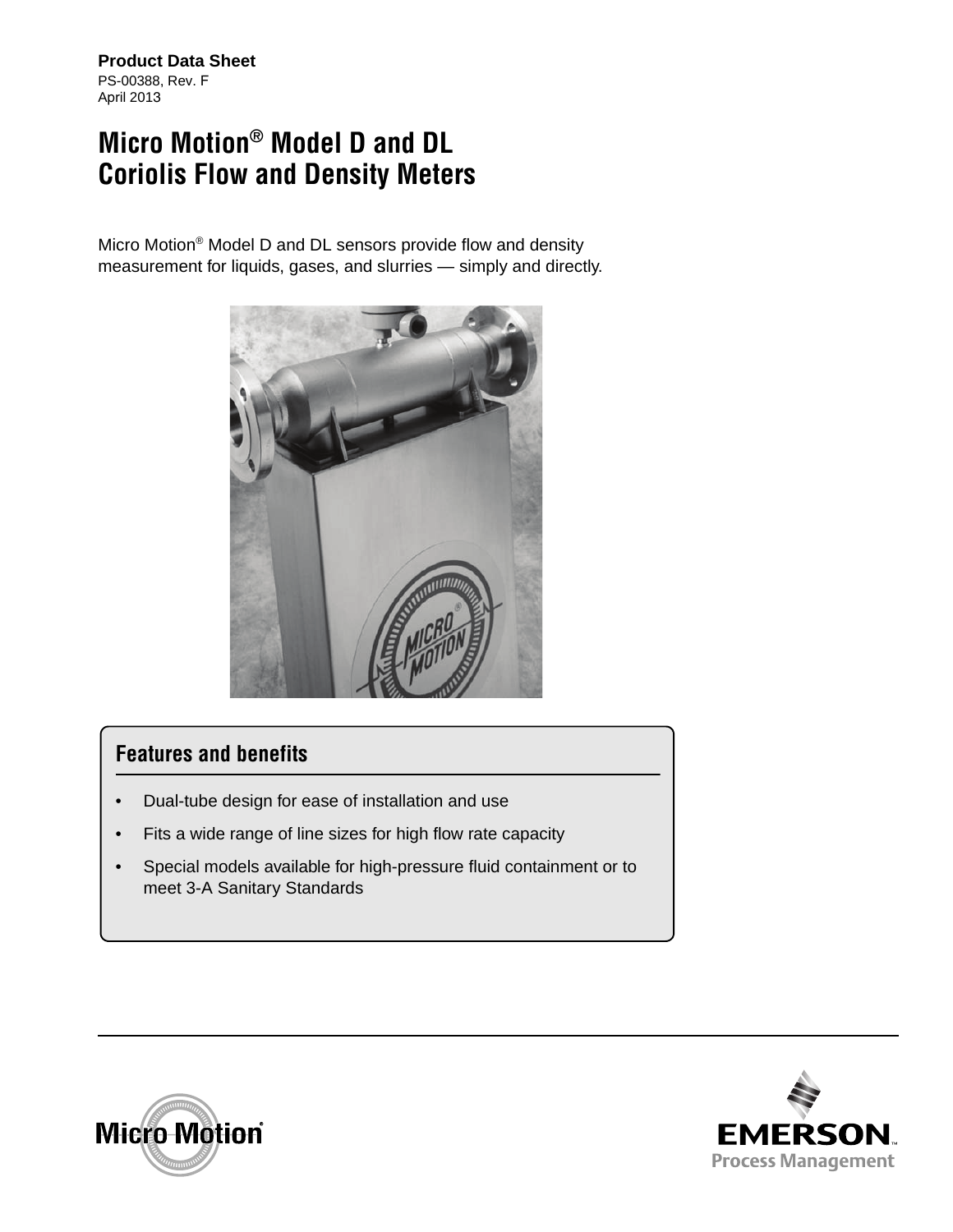# **Model D and DL feature comparison**

| Sensor model          | <b>Typical</b><br>line size               | Corrosion<br>resistant<br>materials | High<br>pressure | <b>High</b><br>temperature | Purge<br>fittings<br>available | <b>Rupture</b><br>disk<br>available | <b>Sanitary</b><br><b>Standards</b> |
|-----------------------|-------------------------------------------|-------------------------------------|------------------|----------------------------|--------------------------------|-------------------------------------|-------------------------------------|
| Standard sensors      |                                           |                                     |                  |                            |                                |                                     |                                     |
| <b>DS150Z</b>         | 1 to 2 inch<br>(25 to 50 mm)              |                                     |                  |                            |                                |                                     |                                     |
| DS300 (all)           | 2 to 4 inch<br>(50 to 100 mm)             |                                     |                  |                            |                                |                                     |                                     |
| High pressure sensors |                                           |                                     |                  |                            |                                |                                     |                                     |
| <b>DH100S</b>         | $\frac{1}{2}$ to 1 inch<br>(15 to 25 mm)  |                                     |                  |                            |                                |                                     |                                     |
| <b>DH150S</b>         | 1 to $1\frac{1}{2}$ inch<br>(25 to 40 mm) |                                     |                  |                            |                                |                                     |                                     |
| <b>DH300S</b>         | $1\frac{1}{2}$ to 3 inch<br>(40 to 80 mm) |                                     |                  |                            |                                |                                     |                                     |
| Sanitary sensors      |                                           |                                     |                  |                            |                                |                                     |                                     |
| <b>DL200S</b>         | 2 inch<br>$(50 \text{ mm})$               |                                     |                  |                            |                                |                                     |                                     |

### **Contents**

| Density specifications (liquid only). 7 |
|-----------------------------------------|
| Temperature specifications  8           |
|                                         |
|                                         |
| Hazardous area classifications 10       |

| Weight 12 |  |
|-----------|--|
|           |  |
|           |  |
|           |  |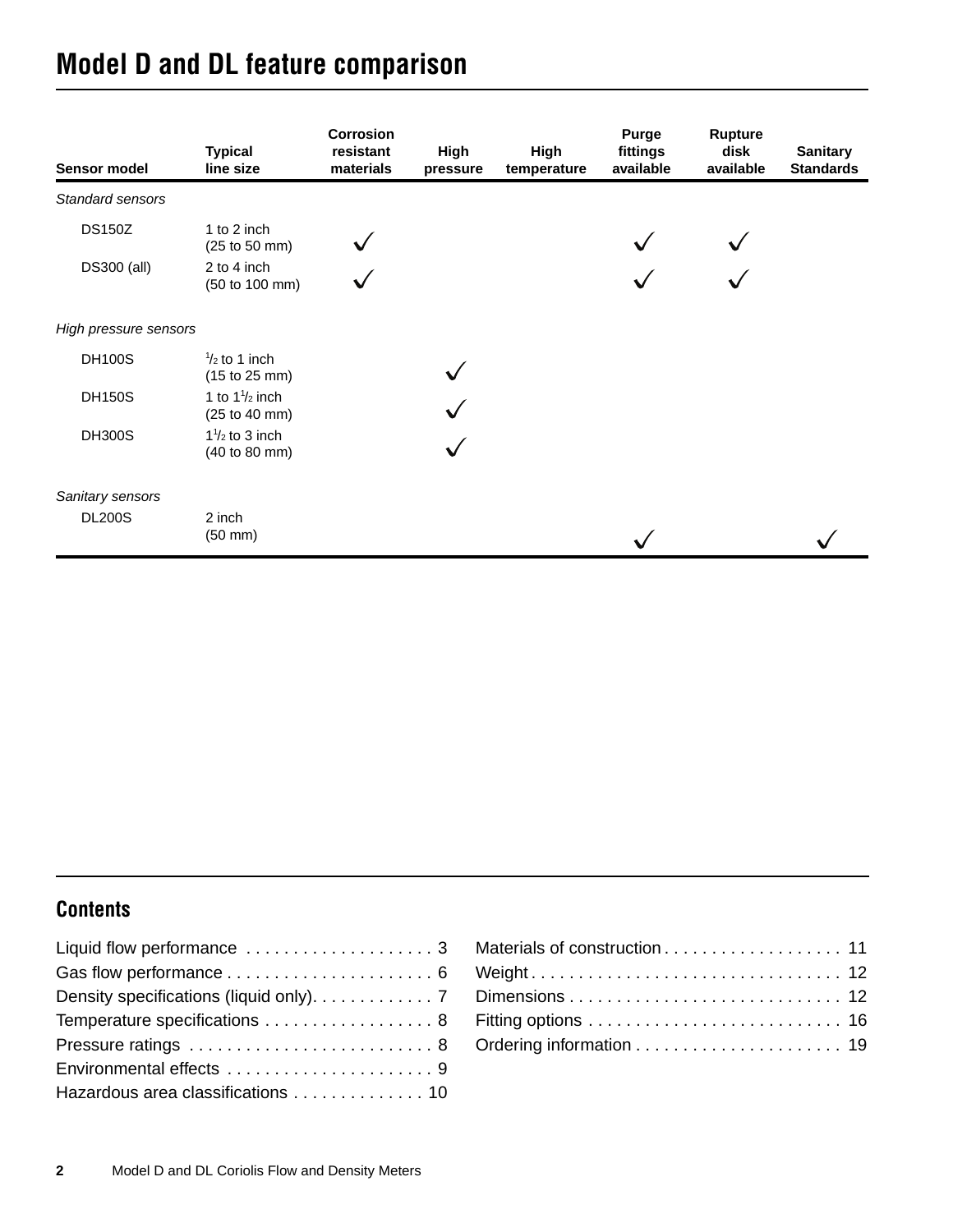## <span id="page-2-0"></span>**Liquid flow performance**

|                                     |                                           | <b>Mass</b>              |                                                                   | <b>Volume</b> |              |
|-------------------------------------|-------------------------------------------|--------------------------|-------------------------------------------------------------------|---------------|--------------|
|                                     |                                           | lb/min                   | kg/h                                                              | gal/min       | 1/h          |
| Nominal flow range <sup>(1)</sup>   |                                           |                          |                                                                   |               |              |
| Standard sensors                    | <b>DS150Z</b>                             | 0 to 1400                | 0 to 38,136                                                       | 0 to 168      | 0 to 38,136  |
|                                     | DS300 (all)                               | 0 to 7000                | 0 to 190,680                                                      | 0 to 839      | 0 to 190,680 |
| High-pressure sensors               | <b>DH100S</b>                             | 0 to 400                 | 0 to 10,896                                                       | 0 to 48       | 0 to 10,896  |
|                                     | <b>DH150S</b>                             | 0 to 1400                | 0 to 38,136                                                       | 0 to 168      | 0 to 38,136  |
|                                     | <b>DH300S</b>                             | 0 to 7000                | 0 to 190,680                                                      | 0 to 839      | 0 to 190,680 |
| Sanitary sensors                    | <b>DL200S</b>                             | 0 to 2500                | 0 to 68,100                                                       | 0 to 300      | 0 to 68,100  |
| Maximum flow rate <sup>(2)(3)</sup> |                                           |                          |                                                                   |               |              |
| <b>Standard sensors</b>             | <b>DS150Z</b>                             | 2800                     | 76,272                                                            | 336           | 76,272       |
|                                     | DS300 (all)                               | 7000                     | 190,680                                                           | 839           | 190,680      |
| High-pressure sensors               | <b>DH100S</b>                             | 800                      | 21,792                                                            | 96            | 21,792       |
|                                     | <b>DH150S</b>                             | 2800                     | 76,272                                                            | 336           | 76,272       |
|                                     | <b>DH300S</b>                             | 7000                     | 190,680                                                           | 839           | 190,680      |
| Sanitary sensors                    | <b>DL200S</b>                             | 0 to 3500                | 95,340                                                            | 420           | 95,340       |
| Mass flow accuracy <sup>(4)</sup>   | Transmitter with<br><b>MVD Technology</b> | $±0.15\%$ <sup>(5)</sup> |                                                                   |               |              |
|                                     | All other transmitters                    |                          | $\pm 0.15\%$ $\pm$ [(zero stability / flow rate) x 100]% of rate  |               |              |
| Repeatability <sup>(4)</sup>        | Transmitter with<br><b>MVD Technology</b> | $±0.05\%$ <sup>(5)</sup> |                                                                   |               |              |
|                                     | All other transmitters                    |                          | $\pm 0.05\%$ $\pm$ [½(zero stability / flow rate) x 100]% of rate |               |              |
| Zero stability                      |                                           | lb/min                   | kg/h                                                              | gal/min       | I/h          |
| <b>Standard sensors</b>             | <b>DS150Z</b>                             | 0.30                     | 9.0                                                               | 0.036         | 9.0          |
|                                     | DS300 (all)                               | 0.70                     | 19.2                                                              | 0.084         | 19.2         |
| High-pressure sensors               | <b>DH100S</b>                             | 0.30                     | 9.0                                                               | 0.036         | 9.0          |
|                                     | <b>DH150S</b>                             | 1.2                      | 32.6                                                              | 0.144         | 32.6         |
|                                     | <b>DH300S</b>                             | 4.0                      | 108.0                                                             | 0.480         | 108.0        |
| Sanitary sensors                    | <b>DL200S</b>                             | 0.35                     | 9.5                                                               | 0.042         | 9.5          |

*(1) Micro Motion has adopted the terminology "nominal flow range." The upper limit of this range is the flow rate at which water at reference conditions causes approximately 15 psid (1 bar) of pressure drop.*

(2) Maximum flow rate for volume measurement is based on a process-fluid density of 1 g/cm<sup>3</sup>. For fluids with density other than 1 g/cm<sup>3</sup>, *the maximum volume flow rate equals the maximum mass flow rate divided by the fluid's density.*

*(3) Maximum flow rate calculated at a pressure drop of 29 psi (2 bar). Higher flow rates are possible with higher pressure drop.*

<span id="page-2-1"></span>*(4) Flow accuracy includes the combined effects of repeatability, linearity, and hysteresis. All specifications for liquids are based on reference conditions of water at 68 to 77 °F (20 to 25 °C) and 15 to 30 psig (1 to 2 bar), unless otherwise noted.*

<span id="page-2-2"></span>*(5) When flow rate < zero stability / 0.0015, accuracy = ±[(zero stability / flow rate) × 100]% of rate and repeatability = ±[½(zero stability / flow rate) × 100]% of rate.*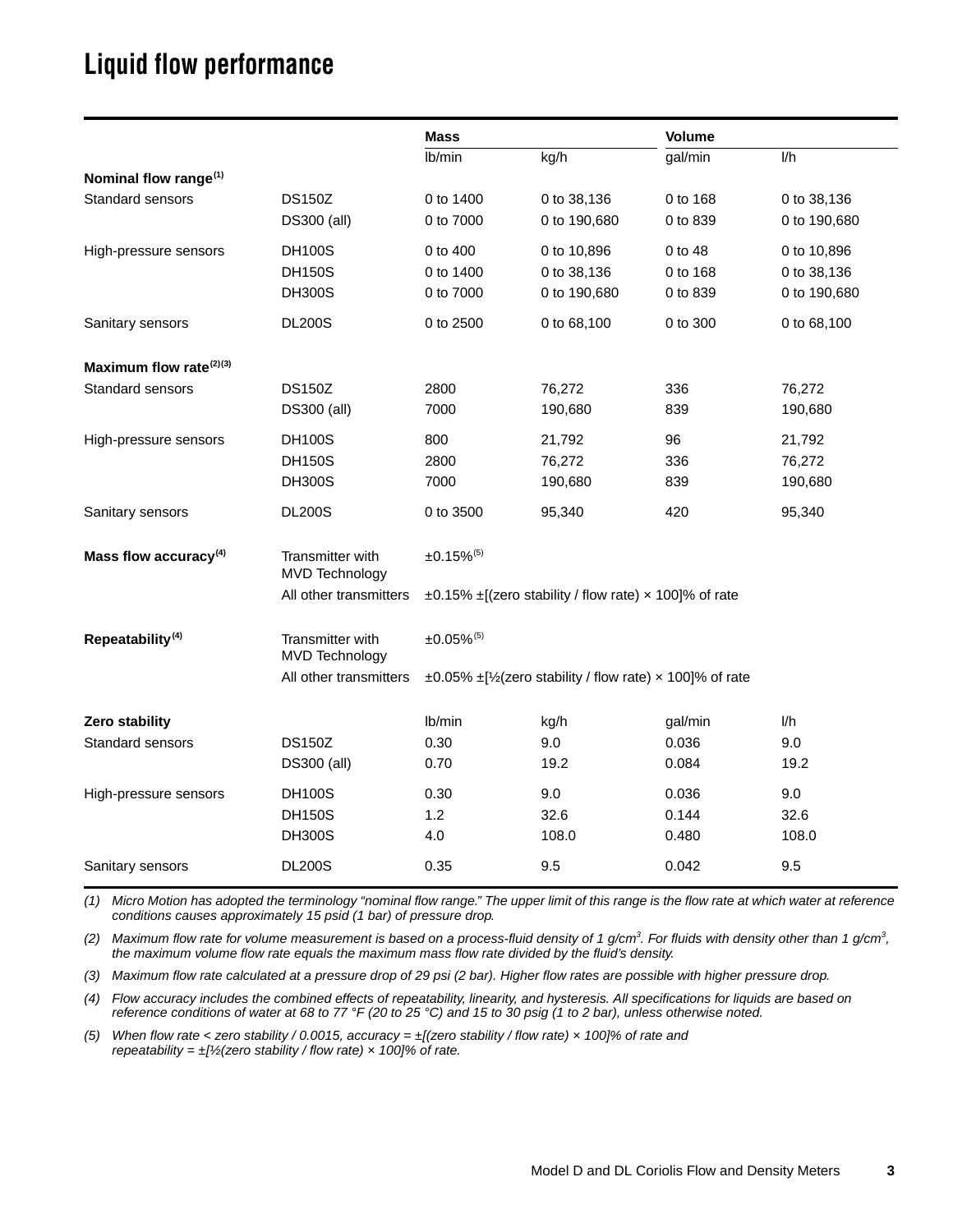## **Liquid flow performance** *continued*

### **Typical accuracy, turndown, and pressure drop**

To determine accuracy, turndown, and pressure drop using your process variables, use Micro Motion's product selector at [www.micromotion.com.](http://www.micromotion.com)

#### **Standard sensors with transmitter with MVD Technology**



#### **High-pressure sensors with transmitter with MVD Technology**

| Accuracy $(\pm \%)$ |     |          |      |      |      |                                                                |
|---------------------|-----|----------|------|------|------|----------------------------------------------------------------|
| Turndown            |     | 100:1    | 20:1 | 10:1 | 1:1  | 2.5<br>$-100:1$<br>1:1                                         |
| <b>DH100S</b>       |     | 7.5      | 1.5  | 0.75 | 0.15 | 20:1<br>2.0<br>$-10:1$                                         |
| <b>DH150S</b>       |     | 8.57     | 1.71 | 0.86 | 0.15 | 1.5                                                            |
| <b>DH300S</b>       |     | 5.71     | 1.14 | 0.57 | 0.15 | 1.0<br>0.5                                                     |
| Pressure drop       |     |          |      |      |      | Accuracy (%)<br>0                                              |
| Turndown            |     | 100:1    | 20:1 | 10:1 | 1:1  | $-0.5$                                                         |
| <b>DH100S</b>       | psi | $\sim 0$ | 0.1  | 0.2  | 12.4 | $-1.0$                                                         |
|                     | bar | $\sim 0$ | 0.01 | 0.01 | 0.84 | $-1.5$                                                         |
| <b>DH150S</b>       | psi | $\sim 0$ | 0.1  | 0.2  | 15.0 | $-2.0$                                                         |
|                     | bar | $\sim 0$ | 0.01 | 0.01 | 1.0  | $-2.5$                                                         |
| <b>DH300S</b>       | psi | ~1       | 0.1  | 0.3  | 21.0 | 20<br>30<br>90<br>10<br>40<br>50<br>60<br>70<br>80<br>100<br>0 |
|                     | bar | $\sim 0$ | 0.01 | 0.02 | 1.4  | Nominal flow rate (%)                                          |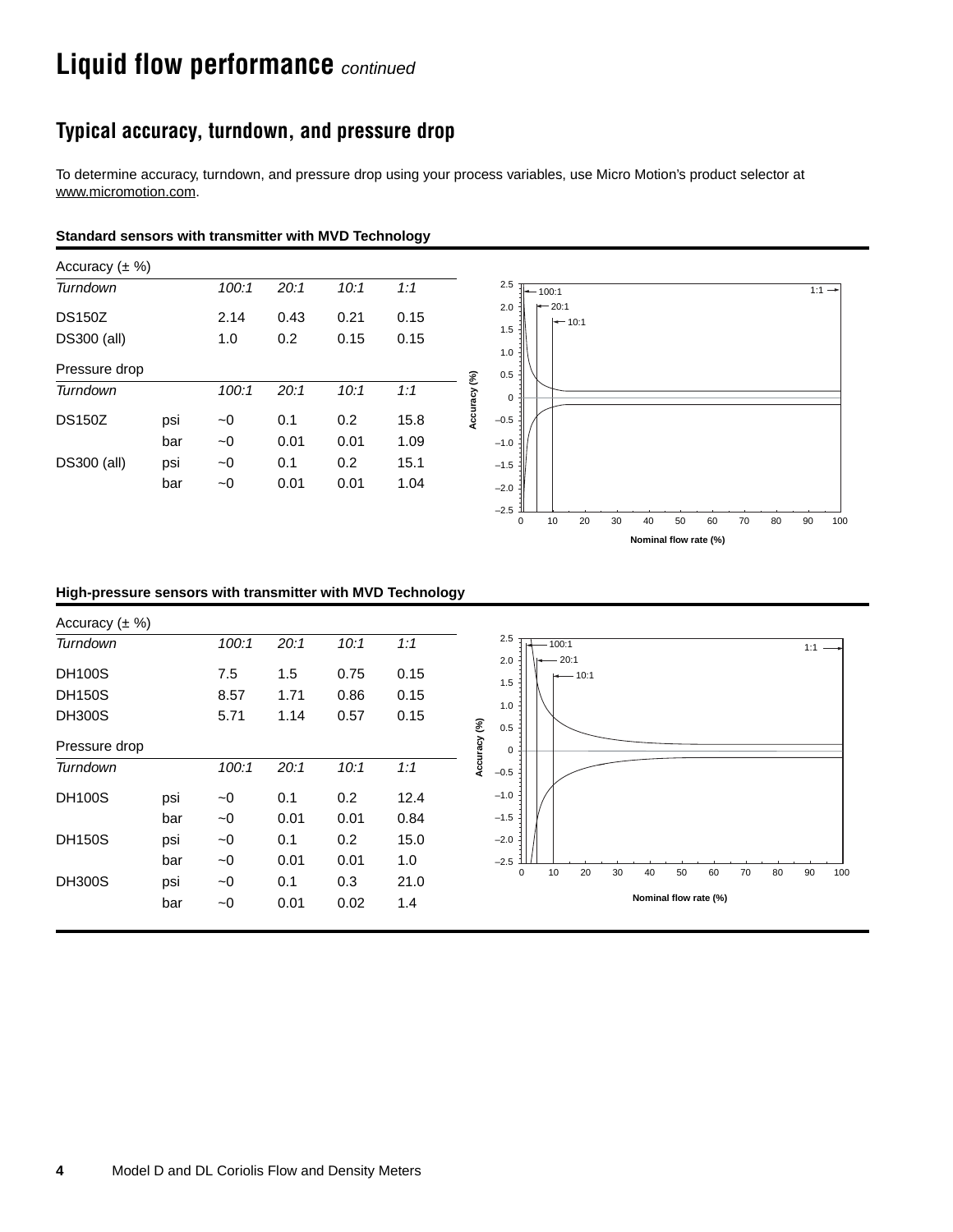## **Liquid flow performance** *continued*

### **Typical accuracy, turndown, and pressure drop**

To determine accuracy, turndown, and pressure drop using your process variables, use Micro Motion's product selector at [www.micromotion.com.](http://www.micromotion.com)

#### **Sanitary sensors with transmitter with MVD Technology**

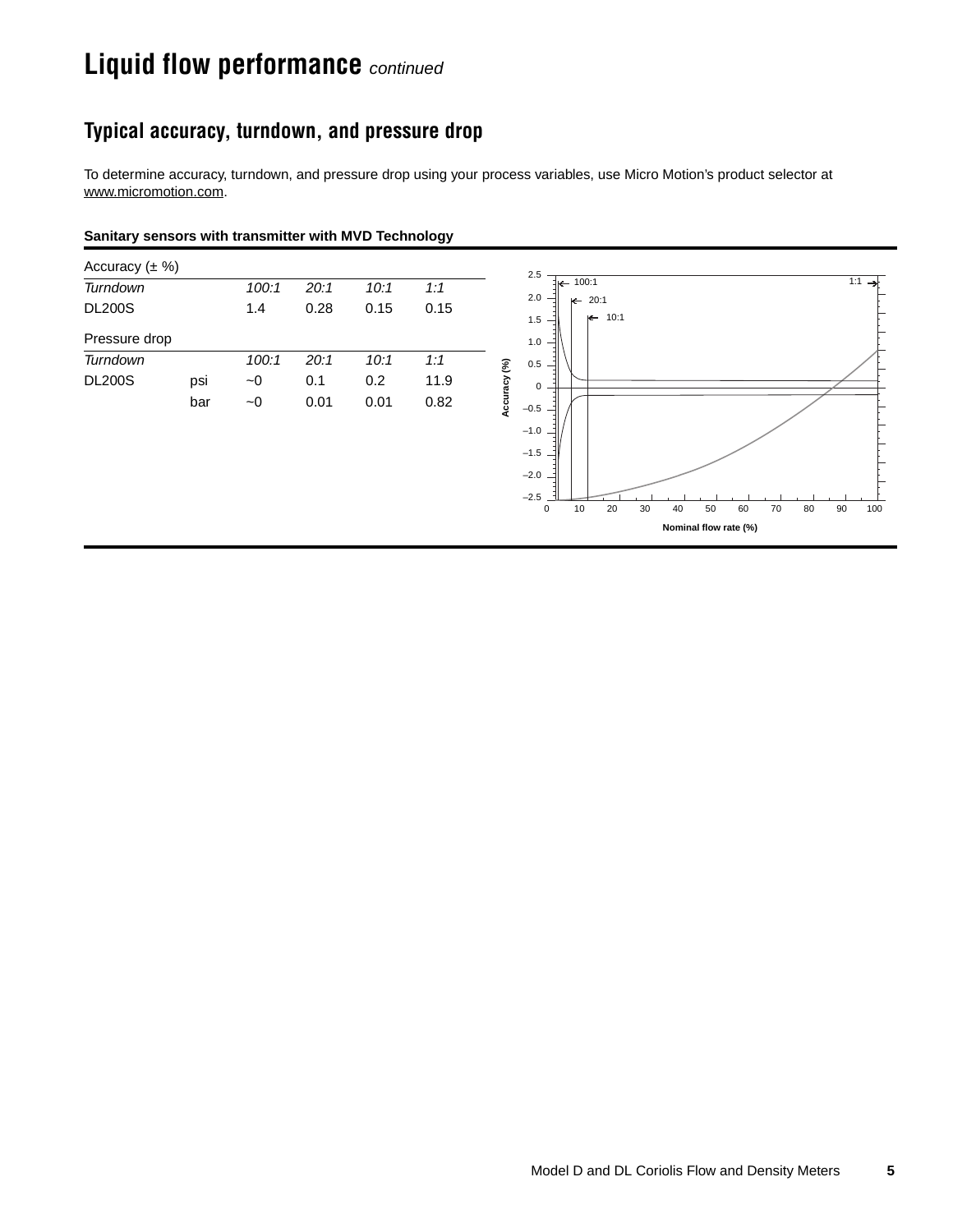# <span id="page-5-0"></span>**Gas flow performance**

When selecting sensors for gas applications, measurement accuracy is a function of fluid mass flow rate independent of operating temperature, pressure, or composition. However, pressure drop through the sensor is dependent upon operating temperature, pressure, and fluid composition. Therefore, when selecting a sensor for any particular gas application, it is highly recommended that each sensor be sized using Micro Motion's product selector, available at [www.micromotion.com.](http://www.micromotion.com)

|                                           | Ib/min                                                                                  | kg/h                                                             |  |  |
|-------------------------------------------|-----------------------------------------------------------------------------------------|------------------------------------------------------------------|--|--|
|                                           |                                                                                         |                                                                  |  |  |
| <b>DS150Z</b>                             | 0 to 1400                                                                               | 0 to 38,136                                                      |  |  |
|                                           |                                                                                         |                                                                  |  |  |
|                                           |                                                                                         | 0 to 10,896                                                      |  |  |
|                                           |                                                                                         | 0 to 38,136                                                      |  |  |
|                                           |                                                                                         |                                                                  |  |  |
|                                           |                                                                                         | 0 to 68,100                                                      |  |  |
|                                           |                                                                                         |                                                                  |  |  |
| <b>DS150Z</b>                             | 2800                                                                                    | 76,272                                                           |  |  |
| DS300 (S, H, and Z)                       |                                                                                         |                                                                  |  |  |
| <b>DH100S</b>                             | 800                                                                                     | 21,792                                                           |  |  |
| <b>DH150S</b>                             | 2800                                                                                    | 76,272                                                           |  |  |
| <b>DH300S</b>                             |                                                                                         |                                                                  |  |  |
| <b>DL200S</b>                             | 3500                                                                                    | 95,340                                                           |  |  |
|                                           |                                                                                         |                                                                  |  |  |
| Transmitter with<br><b>MVD Technology</b> | $±0.65\%$ <sup>(3)</sup>                                                                |                                                                  |  |  |
| All other transmitters                    |                                                                                         | $\pm 0.65\%$ $\pm$ [(zero stability / flow rate) x 100]% of rate |  |  |
|                                           |                                                                                         |                                                                  |  |  |
| Transmitter with<br><b>MVD Technology</b> | $±0.30\%$ <sup>(3)</sup>                                                                |                                                                  |  |  |
| All other transmitters                    |                                                                                         | ±0.30% ±[(zero stability / flow rate) x 100]% of rate            |  |  |
|                                           | lb/min                                                                                  | kg/h                                                             |  |  |
| <b>DS150Z</b>                             | 0.30                                                                                    | 9.0                                                              |  |  |
| DS300 (S, H, and Z)                       | $\qquad \qquad -$                                                                       |                                                                  |  |  |
| <b>DH100S</b>                             | 0.30                                                                                    | 9.0                                                              |  |  |
| <b>DH150S</b>                             | 1.2                                                                                     | 32.6                                                             |  |  |
| <b>DH300S</b>                             |                                                                                         |                                                                  |  |  |
| <b>DL200S</b>                             | 0.35                                                                                    | 9.5                                                              |  |  |
|                                           | DS300 (S, H, and Z)<br><b>DH100S</b><br><b>DH150S</b><br><b>DH300S</b><br><b>DL200S</b> | 0 to 400<br>0 to 1400<br>0 to 2500                               |  |  |

*(1) Micro Motion has adopted the terminology "nominal flow range." The upper limit of this range is the flow rate at which water at reference conditions causes approximately 15 psid (1 bar) of pressure drop.*

<span id="page-5-2"></span>*(2) Flow accuracy includes the combined effects of repeatability, linearity, and hysteresis. All specifications for liquids are based on reference conditions of water at 68 to 77 °F (20 to 25 °C) and 15 to 30 psig (1 to 2 bar), unless otherwise noted.*

<span id="page-5-1"></span>*(3) When flow rate < zero stability / 0.0065, accuracy = ±[(zero stability / flow rate) × 100]% of rate and repeatability =*  $\pm$ *[½(zero stability / flow rate) × 100]% of rate.*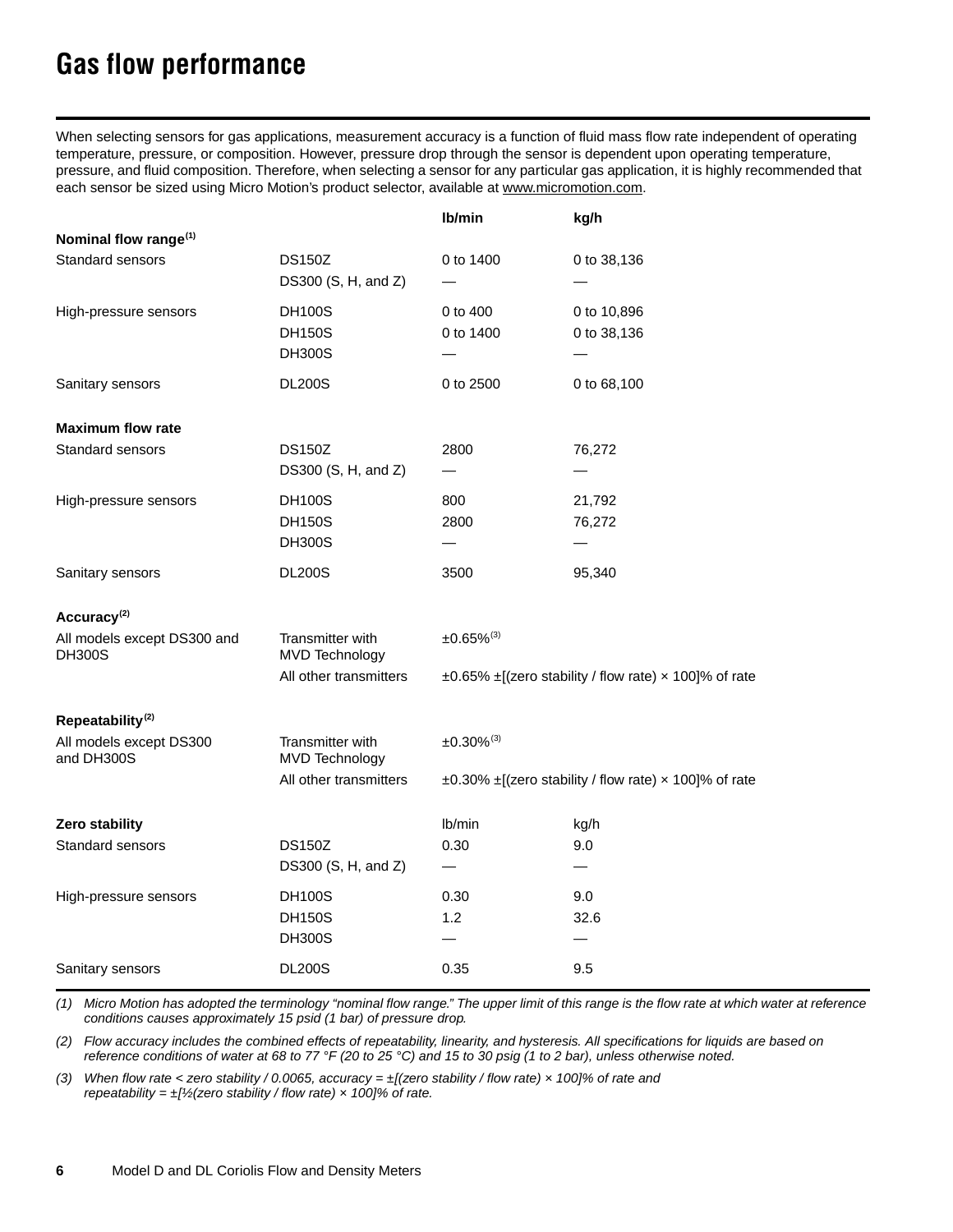# <span id="page-6-0"></span>**Density specifications (liquid only)**

|                       |                  | g/cm <sup>3</sup> | kg/m <sup>3</sup> |
|-----------------------|------------------|-------------------|-------------------|
| <b>Accuracy</b>       |                  |                   |                   |
| Standard sensors      | DS150Z(1)        | ±0.002            | ±2.0              |
|                       | DS300S or DS300H | ±0.0005           | ±0.5              |
|                       | DS300Z(1)        | ±0.001            | ±1.0              |
| High-pressure sensors | <b>DH100S</b>    | ±0.002            | ±2.0              |
|                       | <b>DH150S</b>    | ±0.002            | ±2.0              |
|                       | <b>DH300S</b>    | ±0.001            | ±1.0              |
| Sanitary sensors      | <b>DL200S</b>    | ±0.0005           | ±0.5              |
| <b>Repeatability</b>  |                  |                   |                   |
| Standard sensors      | <b>DS150Z</b>    | ±0.001            | ±1.0              |
|                       | DS300S or DS300H | ±0.0002           | ±0.2              |
|                       | <b>DS300Z</b>    | ±0.0005           | ±0.5              |
| High-pressure sensors | <b>DH100S</b>    | ±0.001            | ±1.0              |
|                       | <b>DH150S</b>    | ±0.001            | ±1.0              |
|                       | <b>DH300S</b>    | ±0.0005           | ±0.5              |
| Sanitary sensors      | <b>DL200S</b>    | ±0.0002           | ±0.2              |
| Range                 | All models       | $0$ to $5$        | 0 to 5000         |

<span id="page-6-1"></span>*(1) Flow tubes are 316L stainless steel with Tefzel lining.*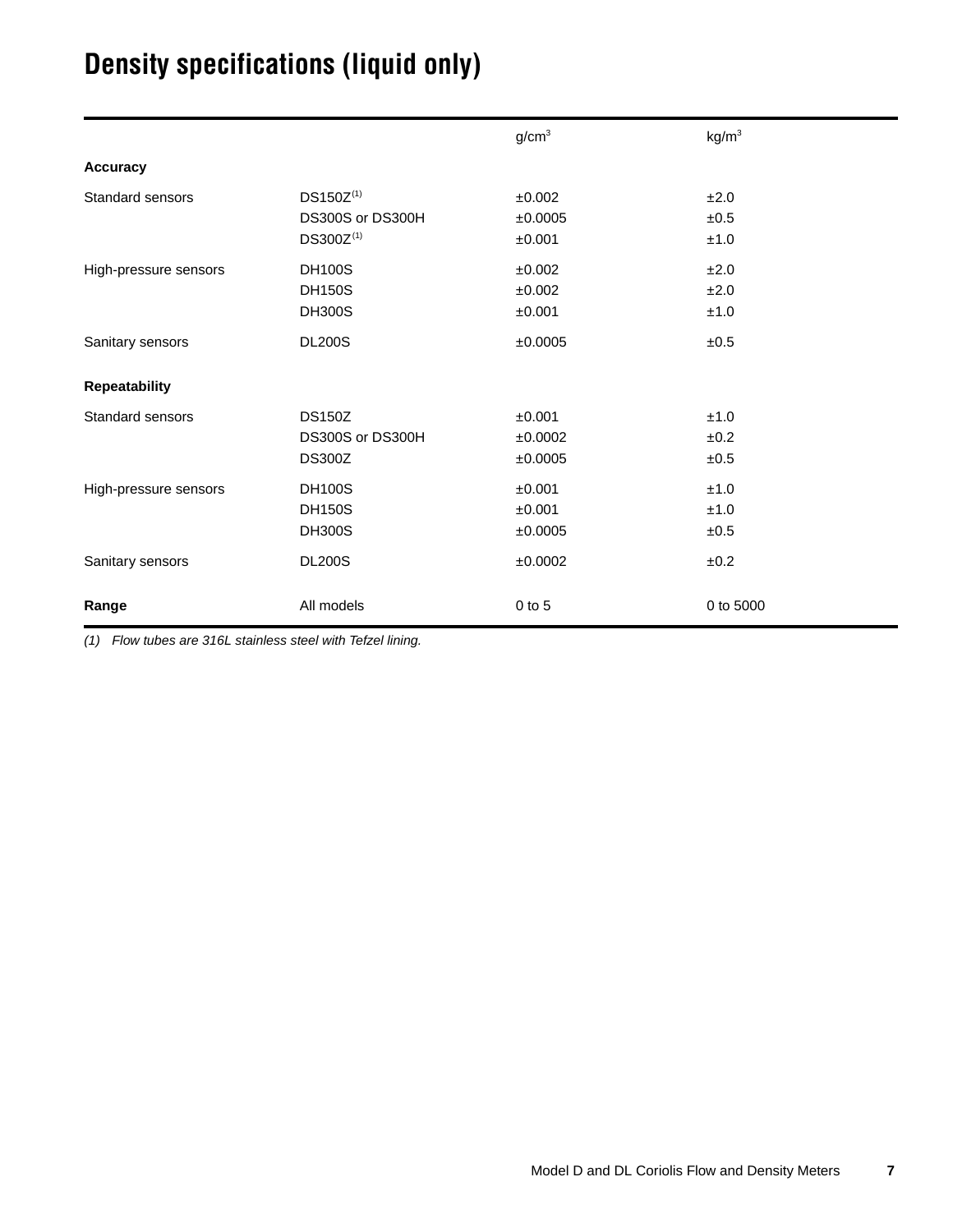# <span id="page-7-0"></span>**Temperature specifications**

| <b>Accuracy</b>             | $\pm$ 1 °C $\pm$ 0.5% of reading in °C |                                                 |                                 |                  |
|-----------------------------|----------------------------------------|-------------------------------------------------|---------------------------------|------------------|
| <b>Repeatability</b>        |                                        |                                                 | ±0.2 °C                         |                  |
| <b>Process fluid limits</b> |                                        |                                                 | $\circ$ F                       | °C               |
| Standard sensors            | $DS150Z^{(1)}$                         |                                                 | $+32$ to $+250$                 | 0 to $+121$      |
|                             | DS300S or DS300H                       |                                                 | $-400$ to $+400$                | $-240$ to $+204$ |
|                             | $DS300Z^{(1)}$                         |                                                 | $+32$ to $+250$                 | 0 to $+121$      |
|                             |                                        | With remote<br>booster amplifier <sup>(2)</sup> | $-400$ to $+400$                | $-240$ to $+204$ |
| High-pressure sensors       | DH100S, DH150S, DH300S                 |                                                 | $-400$ to $+400$                | $-240$ to $+204$ |
| Sanitary sensors            | <b>DL200S</b>                          |                                                 | $-400$ to $+400$                | $-240$ to $+204$ |
| <b>Ambient limits</b>       |                                        |                                                 | °F                              | °C               |
| UL                          | All models                             |                                                 | +104 maximum                    | +40 maximum      |
| <b>CSA</b>                  | All models                             |                                                 | $-40$ to $+140$                 | $-40$ to $+60$   |
| <b>ATEX</b>                 | All models                             |                                                 | Refer to graphs on pages 10–11. |                  |

<span id="page-7-2"></span>*(1) Flow tubes are 316L stainless steel with Tefzel lining. Maximum allowable rate of sensor temperature change for Tefzel meters is 30 °F/hr (17 °C/h).*

*(2) The remote booster amplifier has ambient temperature limits of –40 to +140 °F (–40 to +60 °C).*

|     |                         |                                               | psi  | bar                                                                                                                               |  |  |  |
|-----|-------------------------|-----------------------------------------------|------|-----------------------------------------------------------------------------------------------------------------------------------|--|--|--|
|     | Flow tube rating $(1)$  | $DS150Z^{(2)}$                                | 1000 | 69                                                                                                                                |  |  |  |
|     |                         | DS300S or DS300H                              | 740  | 51                                                                                                                                |  |  |  |
|     |                         | $DS300Z^{(2)}$                                | 740  | 51                                                                                                                                |  |  |  |
|     |                         | <b>DH100S</b>                                 | 4937 | 340                                                                                                                               |  |  |  |
|     |                         | <b>DH150S</b>                                 | 4790 | 330                                                                                                                               |  |  |  |
|     |                         | <b>DH300S</b>                                 | 3110 | 214                                                                                                                               |  |  |  |
|     |                         | <b>DL200S</b>                                 | 740  | 51                                                                                                                                |  |  |  |
|     | <b>PED compliance</b>   |                                               |      | Sensors comply to council directive 97/23/EC of 29 May 1997 on Pressure Equipment.                                                |  |  |  |
|     | <b>Housing</b>          | All models                                    |      | Housing is not rated for pressure containment.                                                                                    |  |  |  |
| (1) | derated as follows:     |                                               |      | Flow tube pressure rating at 77 °F (25 °C), according to ASME B31.3. For higher operating temperatures, tube pressure needs to be |  |  |  |
|     | Stainless steel sensors | Up to 300 $\degree$ F (up to 148 $\degree$ C) |      | None                                                                                                                              |  |  |  |
|     |                         | At 400 °F (204 °C)                            |      | 7.2% derating                                                                                                                     |  |  |  |
|     | Nickel alloy sensors    | Up to 200 $\degree$ F (up to 93 $\degree$ C)  |      | None                                                                                                                              |  |  |  |
|     |                         | At 400 °F (204 °C)                            |      | 9.2% derating                                                                                                                     |  |  |  |
|     |                         |                                               |      |                                                                                                                                   |  |  |  |

## <span id="page-7-1"></span>**Pressure ratings**

<span id="page-7-3"></span>*(2) Flow tubes are 316L stainless steel with Tefzel lining.*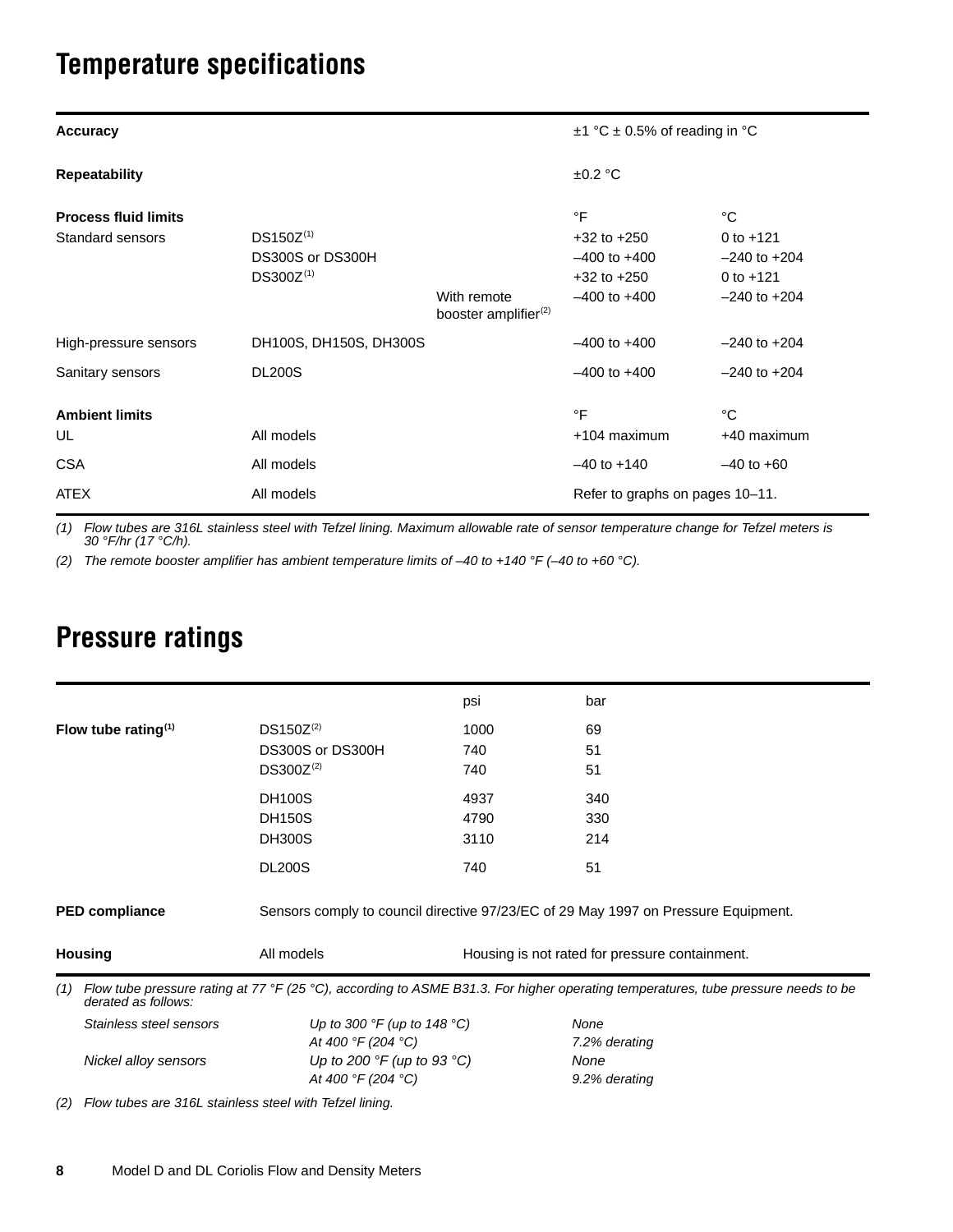## <span id="page-8-0"></span>**Environmental effects**

| Process temperature effect | Process temperature effect is defined as the worst-case zero offset due to process fluid<br>temperature change away from the zeroing temperature.                                                                                      |                                  |                                                       |  |  |
|----------------------------|----------------------------------------------------------------------------------------------------------------------------------------------------------------------------------------------------------------------------------------|----------------------------------|-------------------------------------------------------|--|--|
|                            |                                                                                                                                                                                                                                        | % of nominal flow rate per °C(1) |                                                       |  |  |
| Standard sensors           | $DS150Z^{(2)}$<br>DS300S or DS300H,<br>DS300Z <sup>(1)</sup>                                                                                                                                                                           | ±0.002<br>±0.004                 |                                                       |  |  |
| High-pressure sensors      | DH100S, DH150S, DH300S                                                                                                                                                                                                                 | ±0.01                            |                                                       |  |  |
| Sanitary sensors           | <b>DL200S</b>                                                                                                                                                                                                                          | ±0.004                           |                                                       |  |  |
| <b>Pressure effect</b>     | Pressure effect is defined as the change in sensor flow and density sensitivity due to<br>process pressure change away from the calibration pressure. Pressure effect can be<br>corrected. Only the sensors listed below are affected. |                                  |                                                       |  |  |
|                            |                                                                                                                                                                                                                                        | % of rate per psi                | Pressure effect on flow accuracy                      |  |  |
|                            | DS300S or DS300H<br>$DS300Z^{(1)}$<br><b>DL200S</b>                                                                                                                                                                                    | $-0.009$<br>$-0.009$<br>$-0.009$ | % of rate per bar<br>$-0.131$<br>$-0.131$<br>$-0.131$ |  |  |
|                            |                                                                                                                                                                                                                                        |                                  | Pressure effect on density accuracy                   |  |  |
|                            |                                                                                                                                                                                                                                        | g/cm <sup>3</sup> per psi        | $kg/m3$ per bar                                       |  |  |
|                            | DS300S or DS300H                                                                                                                                                                                                                       | $-0.00001$                       | $-0.145$                                              |  |  |
|                            | $DS300Z^{(2)}$                                                                                                                                                                                                                         | $-0.00001$                       | $-0.145$                                              |  |  |
|                            | <b>DL200S</b>                                                                                                                                                                                                                          | $-0.000001$                      | $-0.015$                                              |  |  |

*(1) Nominal flow rate is the upper limit of the nominal flow range.*

<span id="page-8-1"></span>*(2) Flow tubes are 316L stainless steel with Tefzel lining.*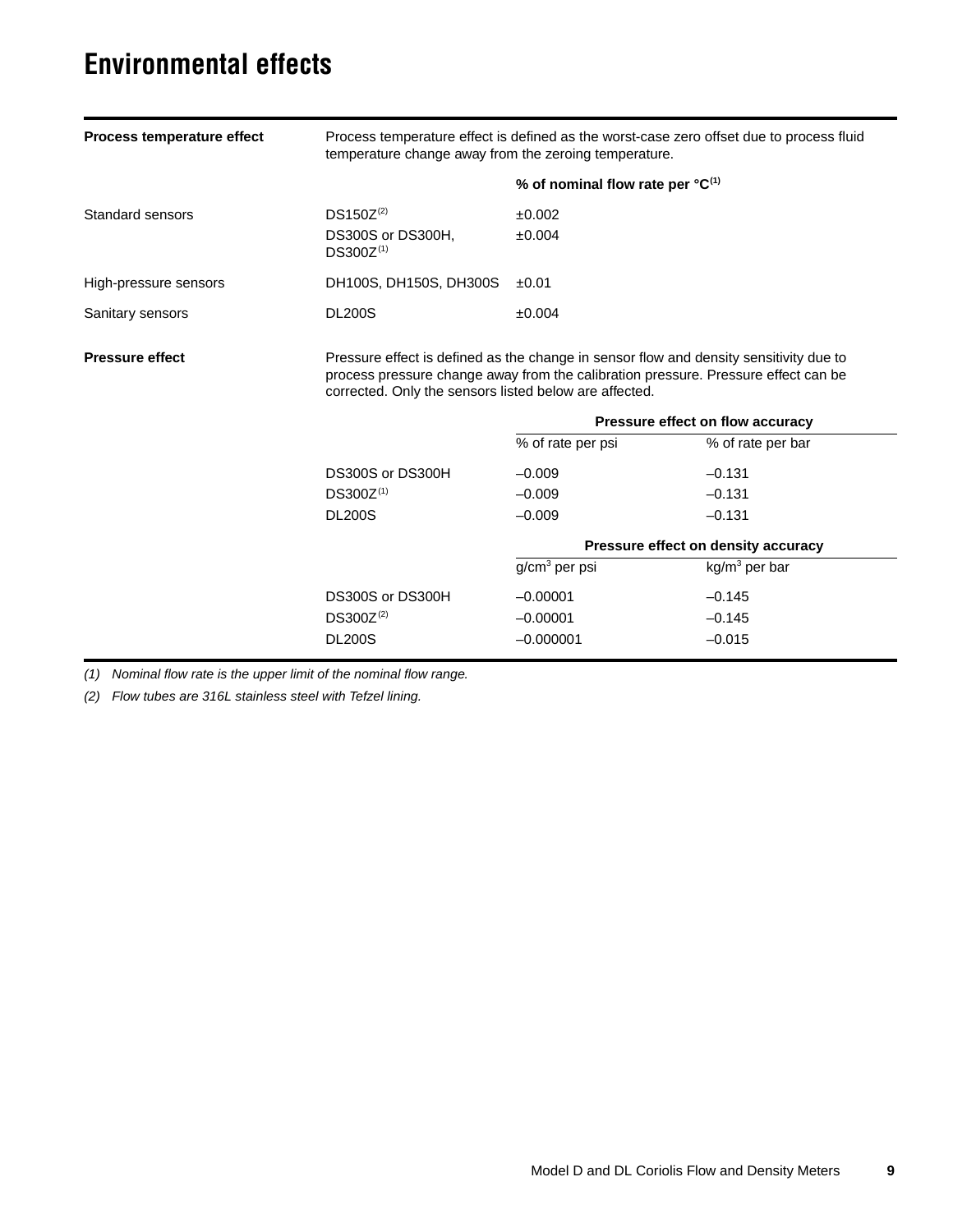## <span id="page-9-0"></span>**Hazardous area classifications**

<span id="page-9-1"></span>

*<sup>(1)</sup> ATEX "T" rating depends on the maximum temperature shown in the graphs above.*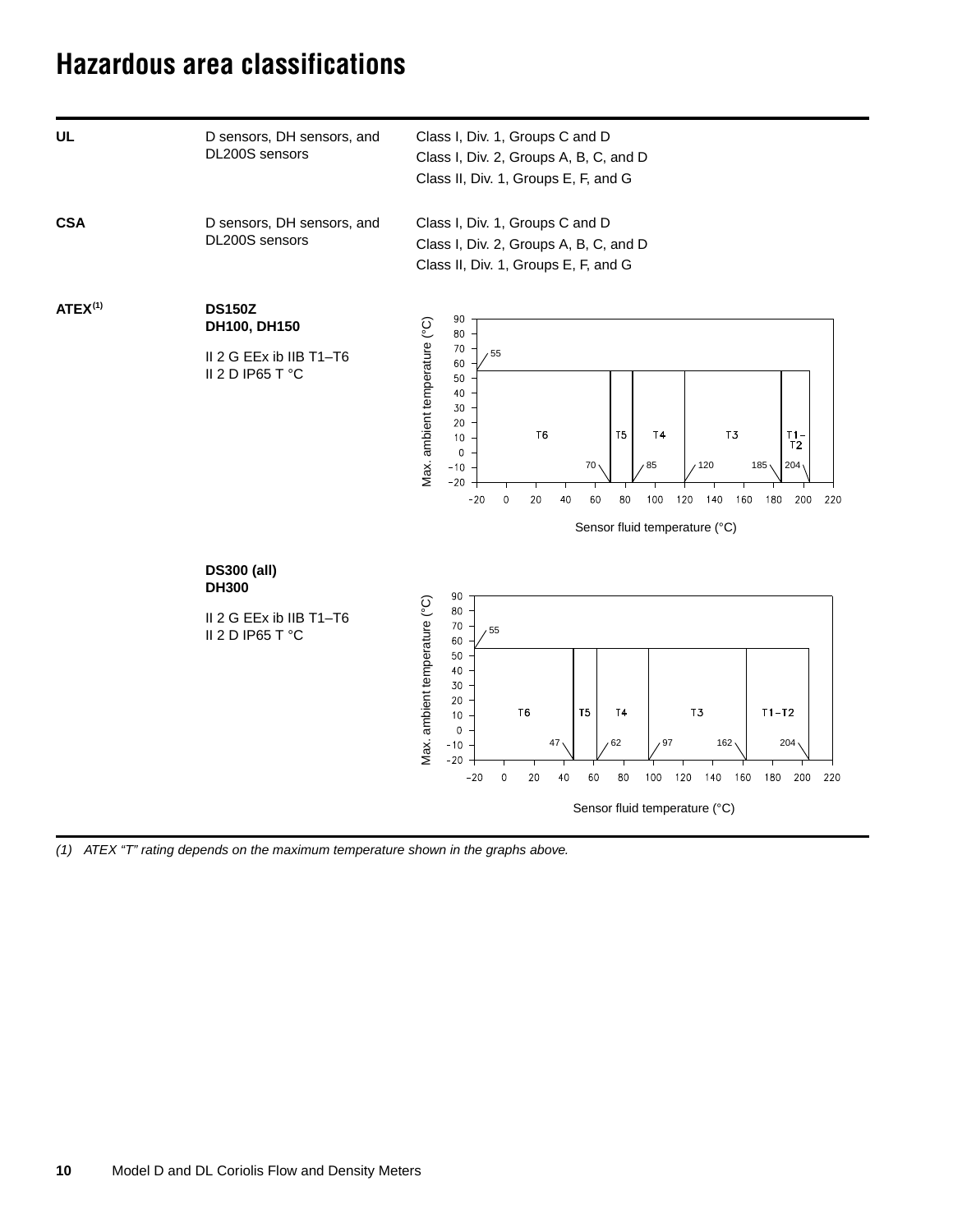## <span id="page-10-1"></span>**Hazardous area classifications** *continued*



## <span id="page-10-0"></span>**Materials of construction**

| EEx ib IIB T1-T6                                                            |                                                                                                                                                                                                                                             |                                                                        | ສບ<br>80<br>70<br>60                                                                    | 55         |          |          |          |                       |                                                   |                                                  |                              |  |
|-----------------------------------------------------------------------------|---------------------------------------------------------------------------------------------------------------------------------------------------------------------------------------------------------------------------------------------|------------------------------------------------------------------------|-----------------------------------------------------------------------------------------|------------|----------|----------|----------|-----------------------|---------------------------------------------------|--------------------------------------------------|------------------------------|--|
|                                                                             |                                                                                                                                                                                                                                             |                                                                        | Max. ambient temperature (°C)<br>50<br>40<br>30<br>20<br>10<br>$\Omega$<br>-10<br>$-20$ | $-20$<br>0 | T6<br>20 | 47<br>40 | T5<br>60 | <b>T4</b><br>62<br>80 | 97<br>100<br>120<br>Sensor fluid temperature (°C) | T <sub>3</sub><br>162 <sub>1</sub><br>140<br>160 | $T1-T2$<br>204<br>180<br>200 |  |
|                                                                             | (1) ATEX "T" rating depends on the maximum temperature shown in the graphs above.<br><b>Materials of construction</b>                                                                                                                       |                                                                        |                                                                                         |            |          |          |          |                       |                                                   |                                                  |                              |  |
|                                                                             | Sensors are available with the materials shown in the table below. For specific sensor material options, refer to the ordering<br>information on pages 16-18. For wetted parts, material codes are:                                         |                                                                        |                                                                                         |            |          |          |          |                       |                                                   |                                                  |                              |  |
| SS<br>Ni<br>Lined                                                           | 316L stainless steel flow tubes and flanges, CF-3M SS manifolds<br>Hastelloy® C-22 nickel alloy flow tubes and glands with Hastelloy CW-2M nickel alloy manifolds<br>316L stainless steel flow tubes with Tefzel lining, CF-3M SS manifolds |                                                                        |                                                                                         |            |          |          |          |                       |                                                   |                                                  |                              |  |
| Wetted parts <sup>(1)</sup>                                                 |                                                                                                                                                                                                                                             |                                                                        |                                                                                         |            |          | SS       |          |                       | Ni                                                |                                                  | Lined                        |  |
|                                                                             | Standard sensors                                                                                                                                                                                                                            | <b>DS150Z</b><br>DS300 (all)                                           |                                                                                         |            |          |          |          |                       |                                                   |                                                  |                              |  |
|                                                                             | High-pressure sensors                                                                                                                                                                                                                       | <b>DH100S</b><br><b>DH150S</b><br><b>DH300S</b>                        |                                                                                         |            |          |          |          |                       |                                                   |                                                  |                              |  |
|                                                                             | Sanitary sensors                                                                                                                                                                                                                            | <b>DL200S</b>                                                          |                                                                                         |            |          |          |          |                       |                                                   |                                                  |                              |  |
| <b>Housing</b>                                                              |                                                                                                                                                                                                                                             | 304 stainless steel                                                    |                                                                                         |            |          |          |          |                       |                                                   |                                                  |                              |  |
| Core processor                                                              |                                                                                                                                                                                                                                             | Polyurethane-painted aluminum or 316L stainless steel; NEMA 4X (IP 65) |                                                                                         |            |          |          |          |                       |                                                   |                                                  |                              |  |
| <b>Junction box</b>                                                         |                                                                                                                                                                                                                                             |                                                                        | Polyurethane-coated aluminum; NEMA 4X (IP 65)                                           |            |          |          |          |                       |                                                   |                                                  |                              |  |
| <b>Booster amplifier</b><br>Polyurethane-coated aluminum; NEMA 4X (IP66/67) |                                                                                                                                                                                                                                             |                                                                        |                                                                                         |            |          |          |          |                       |                                                   |                                                  |                              |  |

*(1) General corrosion guides do not account for cyclical stress, and therefore should not be relied upon when choosing a wetted material for your Micro Motion sensor. Please refer to Micro Motion's corrosion guide for material compatibility information.*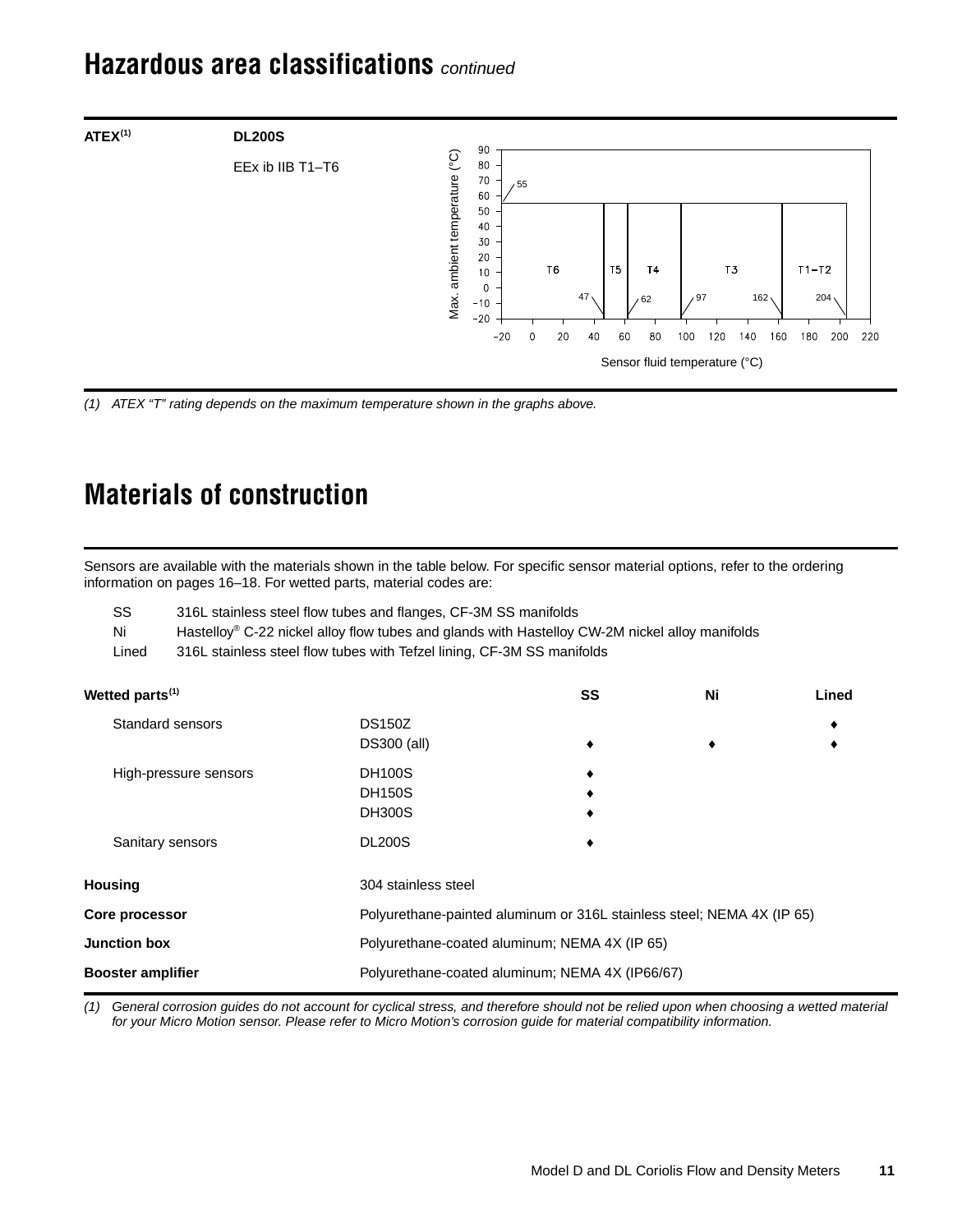# <span id="page-11-0"></span>**Weight**

Approximate weight of sensors with noted process fittings.

|                       |                    | <b>Process connection</b>                | lb  | kg   |
|-----------------------|--------------------|------------------------------------------|-----|------|
| Standard sensors      | <b>DS150Z</b>      | 1 1/2" ANSI CL150 WNRF flanges           | 46  | 20.9 |
|                       | <b>DS300 (all)</b> | 3" ANSI CL150 WNRF flanges               | 113 | 60.4 |
| High-pressure sensors | <b>DH100S</b>      | 1 1/2" high-pressure, clamp-type flanges | 80  | 36.4 |
|                       | <b>DH150S</b>      | 1 1/2" high-pressure, clamp-type flanges | 80  | 36.4 |
|                       | <b>DH300S</b>      | 4" high-pressure, clamp-type flanges     | 218 | 99.1 |
| Sanitary sensors      | <b>DL200S</b>      | Sanitary fittings                        | 90  | 41   |
|                       |                    | 150 lb lap joint                         | 100 | 45   |
|                       |                    | 300 lb lap joint                         | 104 | 47   |

# <span id="page-11-1"></span>**Dimensions**

## **Models DS150Z and DH150S**



|               |                | $Dimensions^{(1)}$ |               |                   |                   |                   |            |                 |               |              |  |
|---------------|----------------|--------------------|---------------|-------------------|-------------------|-------------------|------------|-----------------|---------------|--------------|--|
|               |                | С                  | D             | F                 |                   | G                 | н          |                 |               |              |  |
| <b>DS150Z</b> | inches<br>(mm) | 121/4<br>(311)     | 61/8<br>(156) | 24 3/4<br>(629)   | 23 5/16<br>(592)  | 21 9/32<br>(541)  | 4<br>(102) | 127/8<br>(327)  | 4<br>(102)    | າ<br>(51)    |  |
| DH100         | inches<br>(mm) | 12 1/4<br>(311)    | 61/8<br>(156) | 24 27/32<br>(631) | 23 13/32<br>(595) | 213/8<br>(543)    | 4<br>(102) | 127/8<br>(327)  | 4<br>(102)    | 2<br>(51)    |  |
| DH150         | inches<br>(mm) | 123/4<br>(324)     | 63/8<br>(162) | 28 11/32<br>(720) | 26 29/32<br>(683) | 24 29/32<br>(633) | 4<br>(102) | 12 7/8<br>(327) | 41/2<br>(114) | 21/4<br>(57) |  |

*(1) For dimensions A and B, see the process fitting options on pages [16–](#page-15-0)[18.](#page-17-0)*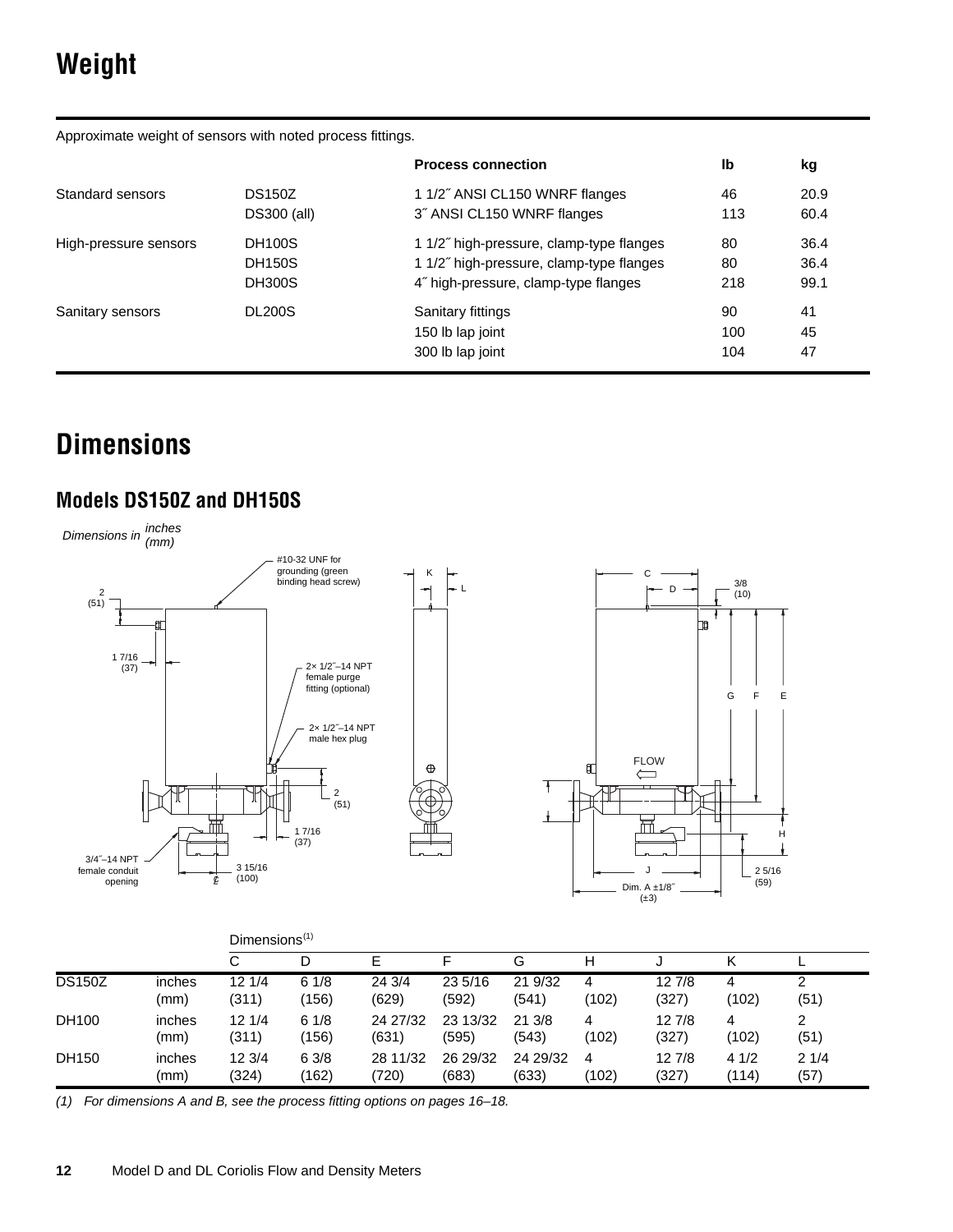## **Dimensions** *continued*

### **Model DS300**

*Dimensions in inches (mm)*



For dimensions A and B, see process fitting options on pages [16](#page-15-0)[–18.](#page-17-0)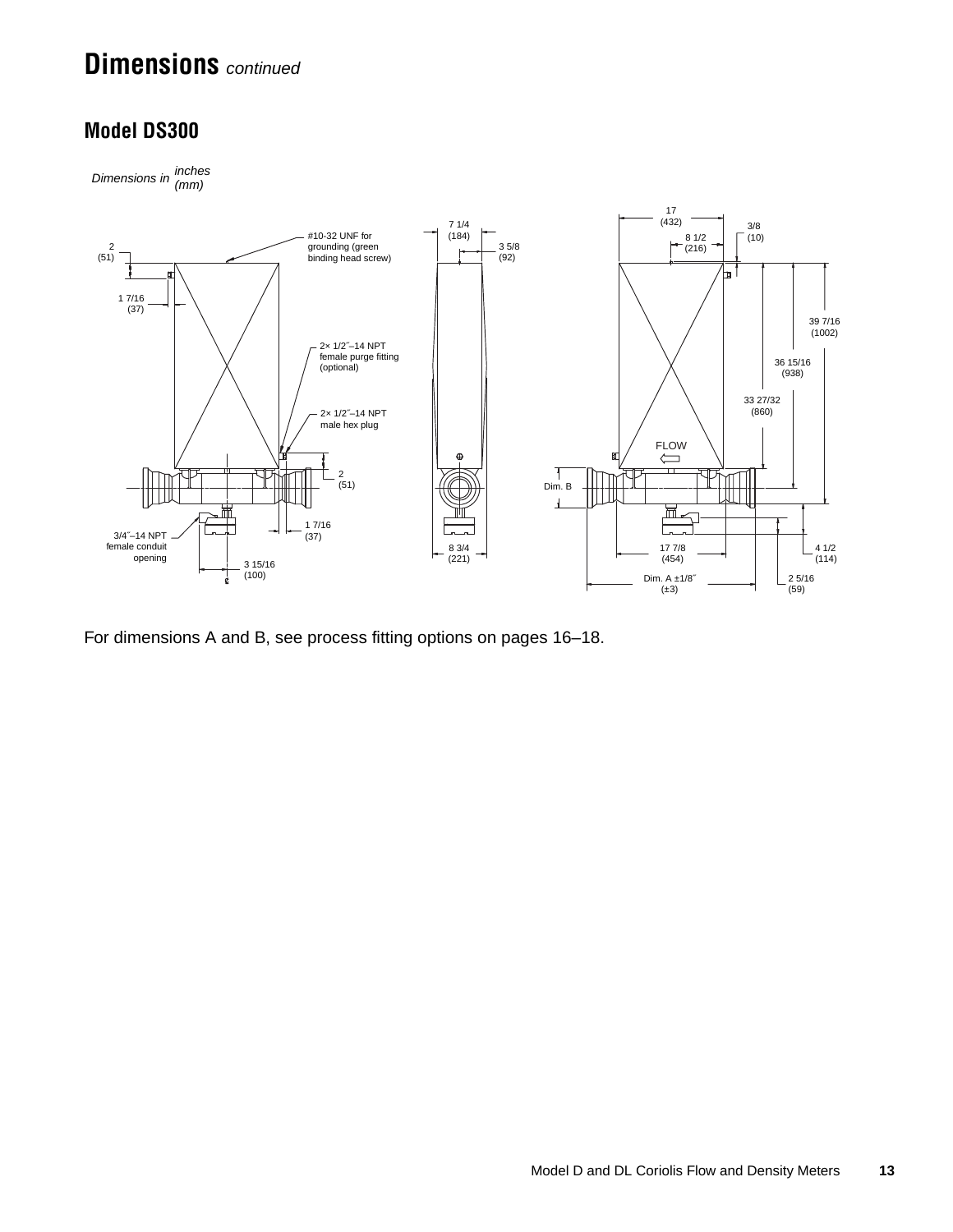

### **Remote booster amplifier with core processor**

### **Remote booster amplifier with junction box**

*Dimensions in inches (mm)*



\* Adapters available in 1/2˝–14 NPT or M20 × 1.5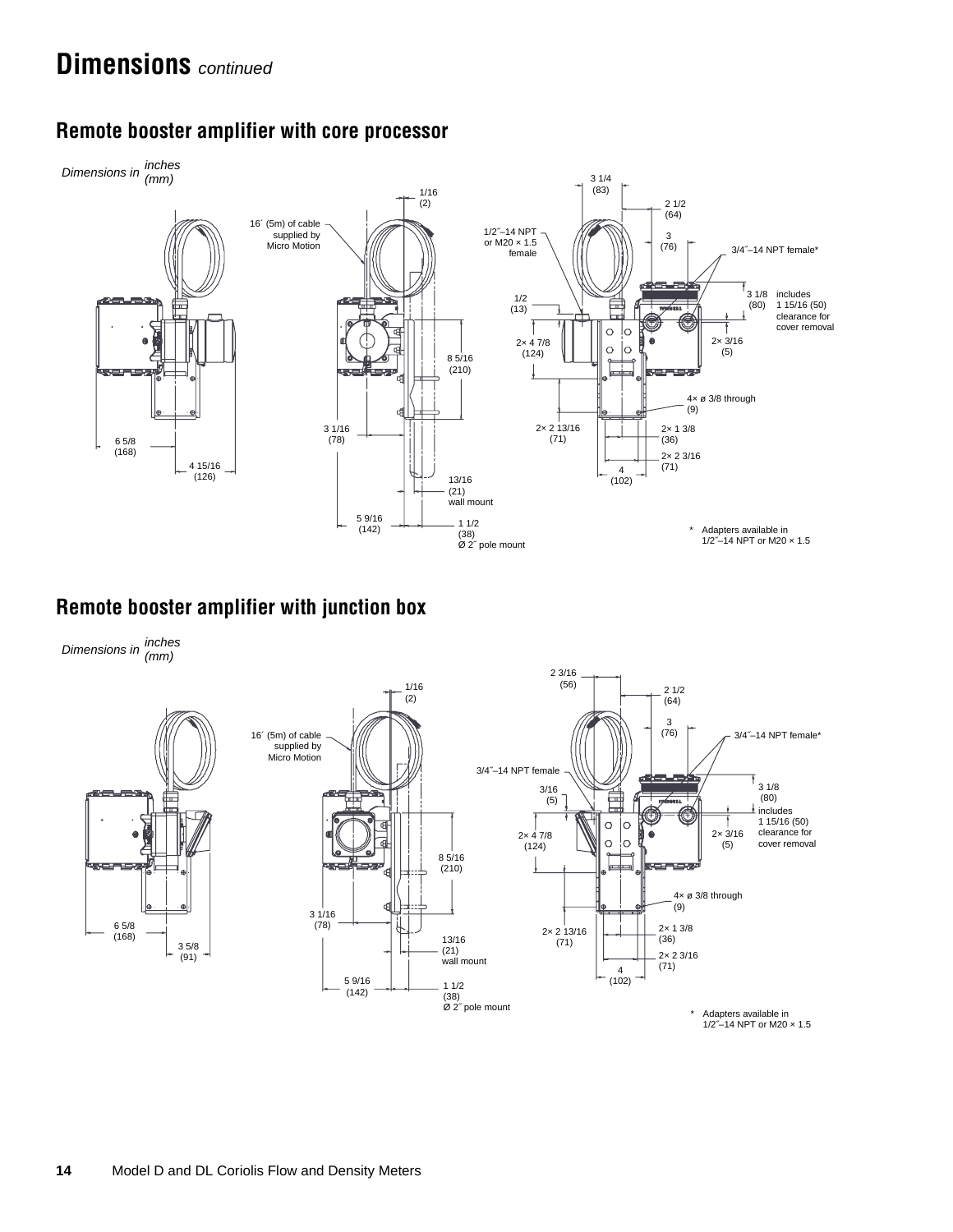## **Dimensions** *continued*

### **Model DL200S**



Variable dimensions and process fittings are provided on pages [16](#page-15-0)[–18.](#page-17-0)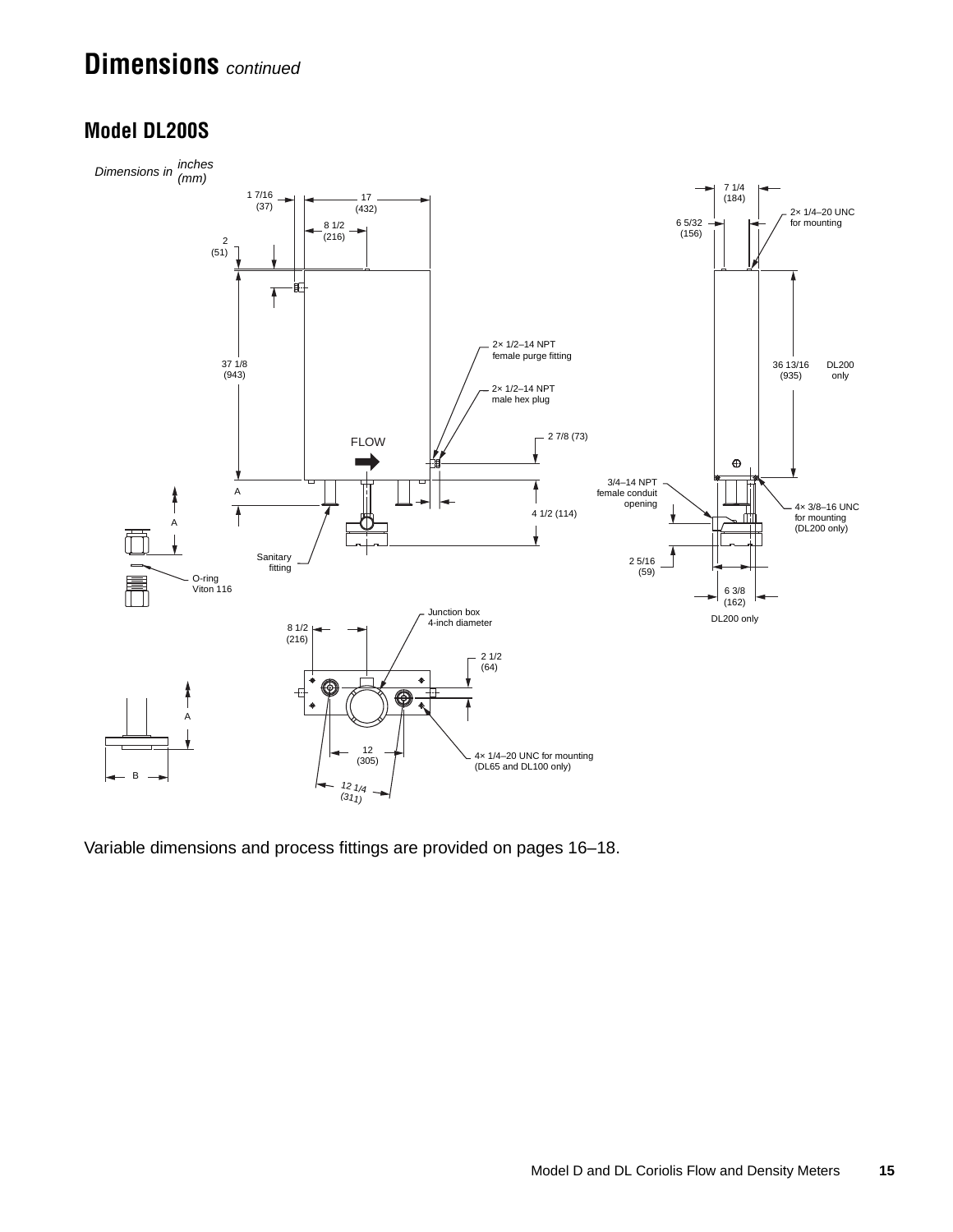# <span id="page-15-0"></span>**Fitting options**

|                                                                              | <b>Fitting</b><br>$code^{(1)}$ | Dim. A<br>face-to-face<br>inches (mm) | Dim. B<br>outside diameter<br>inches (mm) |
|------------------------------------------------------------------------------|--------------------------------|---------------------------------------|-------------------------------------------|
| <b>DH100S fitting options</b>                                                |                                |                                       |                                           |
| 1 1/2-inch high-pressure clamp-type flange; size 11 seal ring <sup>(2)</sup> | 140                            | 17 1/2 (445)                          | 31/8(79)                                  |
| 1-inch ANSI CL900/1500 weld neck raised face flange                          | 925                            | 19 1/16 (484)                         | 57/8 (149)                                |
| 1-inch ANSI CL2500 weld neck raised face flange                              | 927                            | 20 9/32 (515)                         | 6 1/4 (159)                               |
| DN25 PN250 weld face flange; DIN 2628 type E face                            | 922                            | 17 29/32 (455)                        | 5 29/32 (150)                             |
| DN25 PN320 weld face flange; DIN 2629 type E face                            | 923                            | 18 15/16 (481)                        | 6 15/16 (160)                             |
| DN25 PN400 weld face flange; DIN 2627 type E face                            | 924                            | 19 7/8 (505)                          | 7 1/16 (179)                              |
| <b>DH150S fitting options</b>                                                |                                |                                       |                                           |
| 1 1/2-inch high-pressure clamp-type flange; size 14 seal ring <sup>(3)</sup> | 154                            | 17 1/2 (445)                          | 31/8(79)                                  |
| 1 1/2-inch ANSI CL900/1500 weld neck raised face flange                      | 936                            | 19 25/32 (502)                        | 7(178)                                    |
| 1 1/2-inch ANSI CL2500 weld neck raised face flange                          | 938                            | 22 1/32 (560)                         | 8(203)                                    |
| DN40 PN160 weld neck flange; DIN 2638 type E face                            | 932                            | 17 13/16 (452)                        | 6 11/16 (170)                             |
| DN40 PN250 weld neck raised face flange; DIN 2628 type E face                | 933                            | 19 1/16 (484)                         | 7 9/32 (185)                              |
| DN40 PN320 weld neck raised face flange; DIN 2629 type E face                | 934                            | 19 23/32 (501)                        | 7 11/16 (195)                             |
| DN40 PN400 weld neck raised face flange; DIN 2627 type E face                | 935                            | 21 7/16 (545)                         | 8 21/32 (220)                             |
| <b>DS150Z Tefzel fitting options</b>                                         |                                |                                       |                                           |
| 1 1/2-inch ANSI CL150 weld neck raised face flange                           | 141                            | 17 5/8 (448)                          | 5(127)                                    |
| 1 1/2-inch ANSI CL300 weld neck raised face flange                           | 142                            | 18 1/8 (460)                          | 6 1/8 (156)                               |
| 1 1/2-inch ANSI CL600 weld neck raised face flange                           | 143                            | 18 3/4 (476)                          | 6 1/8 (156)                               |
| 2-inch ANSI CL150 weld neck raised face flange                               | 218                            | 17 25/32 (452)                        | 6(152)                                    |
| DN40 PN40 weld neck flange; DIN 2635 type C face                             | 144                            | 16 5/16 (414)                         | 5 29/32 (150)                             |

*(1) Fittings listed here are standard options. Other types of fittings are available. The face to face dimensions for any custom fittings ordered using a 998 or 999 fitting code are not represented in this table. It is necessary to confirm face to face dimensions of these fittings at time of ordering. Contact your local Micro Motion representative.*

*(2) Oteco hub size: 1½ OC11. Mating connectors (not included): Grayloc hub size 1½ GR11, seal ring size 11; clamp size 1½, stainless steel.*

*(3) Oteco hub size: 1½ OC14. Mating connectors (not included): Grayloc hub size 1½ GR14, seal ring size 14; clamp size 1½, stainless steel.*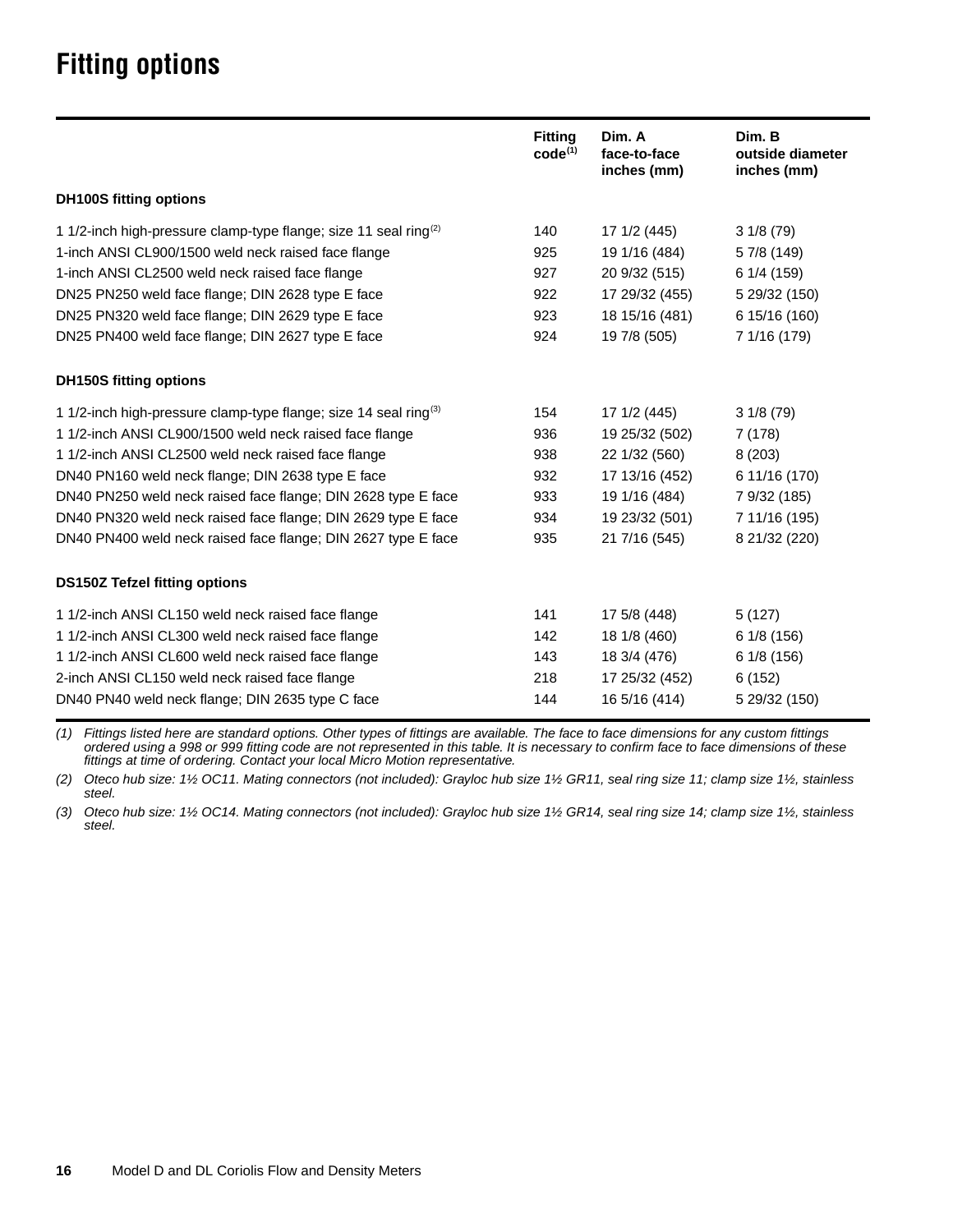## **Fitting options** *continued*

|                                                                          | <b>Fitting</b><br>$code^{(1)}$ | Dim. A<br>face-to-face<br>inches (mm) | Dim. B<br>outside diameter<br>inches (mm) |
|--------------------------------------------------------------------------|--------------------------------|---------------------------------------|-------------------------------------------|
| <b>DS300S stainless steel fitting options</b>                            |                                |                                       |                                           |
| 3-inch ANSI CL150 weld neck raised face flange                           | 155                            | 23 1/4 (591)                          | 7 1/2 (191)                               |
| 3-inch ANSI CL300 weld neck raised face flange                           | 156                            | 24 (610)                              | 8 1/4 (210)                               |
| 3-inch ANSI CL600 weld neck raised face flange                           | 157                            | 24 3/4 (629)                          | 8 1/4 (210)                               |
| 3-inch sanitary fitting (Tri-Clamp compatible)                           | 161                            | 21 3/8 (543)                          | 3 19/32 (91)                              |
| DN80 PN40 weld neck flange; DIN 2635 type C face                         | 158                            | 22 5/16 (567)                         | 7 7/8 (200)                               |
| DN80 PN64 weld neck flange; DIN 2636 type E face                         | 941                            | 23 17/32 (598)                        | 8 15/32 (215)                             |
| JIS 80mm 10K weld neck raised face flange                                | 159                            | 21 11/16 (551)                        | 7 9/32 (185)                              |
| JIS 80 mm 20K weld neck raised face flange                               | 160                            | 22 5/16 (567)                         | 7 7/8 (200)                               |
| <b>DS300Z Tefzel fitting options</b>                                     |                                |                                       |                                           |
| 3-inch ANSI CL150 weld neck raised face flange                           | 155                            | 23 1/4 (591)                          | 7 1/2 (191)                               |
| 3-inch ANSI CL300 weld neck raised face flange                           | 156                            | 24 (610)                              | 8 1/4 (210)                               |
| DN80 PN40 weld neck flange; DIN 2635 type C face                         | 158                            | 22 5/16 (567)                         | 7 7/8 (200)                               |
| <b>DS300H Hastelloy fitting options</b>                                  |                                |                                       |                                           |
| 3-inch ANSI CL150 lap joint flange                                       | 203                            | 25 5/8 (651)                          | 7 1/2 (191)                               |
| 3-inch ANSI CL300 lap joint flange                                       | 204                            | 25 5/8 (651)                          | 8 1/4 (210)                               |
| 3-inch ANSI CL600 lap joint flange                                       | 949                            | 25 5/8 (651)                          | 8 1/4 (210)                               |
| DN80 PN40 lap joint flange; DIN 2656 type C face                         | 211                            | 25 5/8 (651)                          | 7 7/8 (200)                               |
| JIS 80 mm 10K lap joint flange                                           | 210                            | 25 5/8 (651)                          | 7 9/32 (185)                              |
| <b>DH300S fitting options</b>                                            |                                |                                       |                                           |
| 4-inch high-pressure clamp-type flange; size 27 seal ring <sup>(2)</sup> | 164                            | 25 1/16 (637)                         | 6 (151)                                   |
| 3-inch ANSI CL300 weld neck raised face flange                           | 156                            | 24 (610)                              | 8 1/4 (210)                               |
| 3-inch ANSI CL600 weld neck raised face flange                           | 157                            | 24 3/4 (629)                          | 8 1/4 (210)                               |
| 3-inch ANSI CL900 weld neck raised face flange                           | 246                            | 26 5/16 (668)                         | 91/2(241)                                 |
| 3-inch ANSI CL1500 weld neck raised face flange                          | 946                            | 27 5/8 (702)                          | 10 1/2 (267)                              |
| 3-inch ANSI CL2500 weld neck raised face flange                          | 947                            | 31 5/8 (803)                          | 12 (305)                                  |
| DN80 PN100 weld neck flange; DIN 2637 type E face                        | 942                            | 24 1/32 (610)                         | 9 1/16 (230)                              |
| DN80 PN160 weld neck flange; DIN 2638 type E face                        | 943                            | 24 21/32 (626)                        | 9 1/16 (230)                              |
| DN80 PN250 weld neck raised face flange; DIN 2628 type E face            | 944                            | 25 29/32 (658)                        | 10 1/32 (255)                             |

*(1) Fittings listed here are standard options. Other types of fittings are available. The face to face dimensions for any custom fittings ordered using a 998 or 999 fitting code are not represented in this table. It is necessary to confirm face to face dimensions of these fittings at time of ordering. Contact your local Micro Motion representative.*

*(2) Oteco hub size: 4 OC27. Mating connectors (not included): Grayloc hub size 4 GR27, seal ring size 27; clamp size 4, stainless steel.*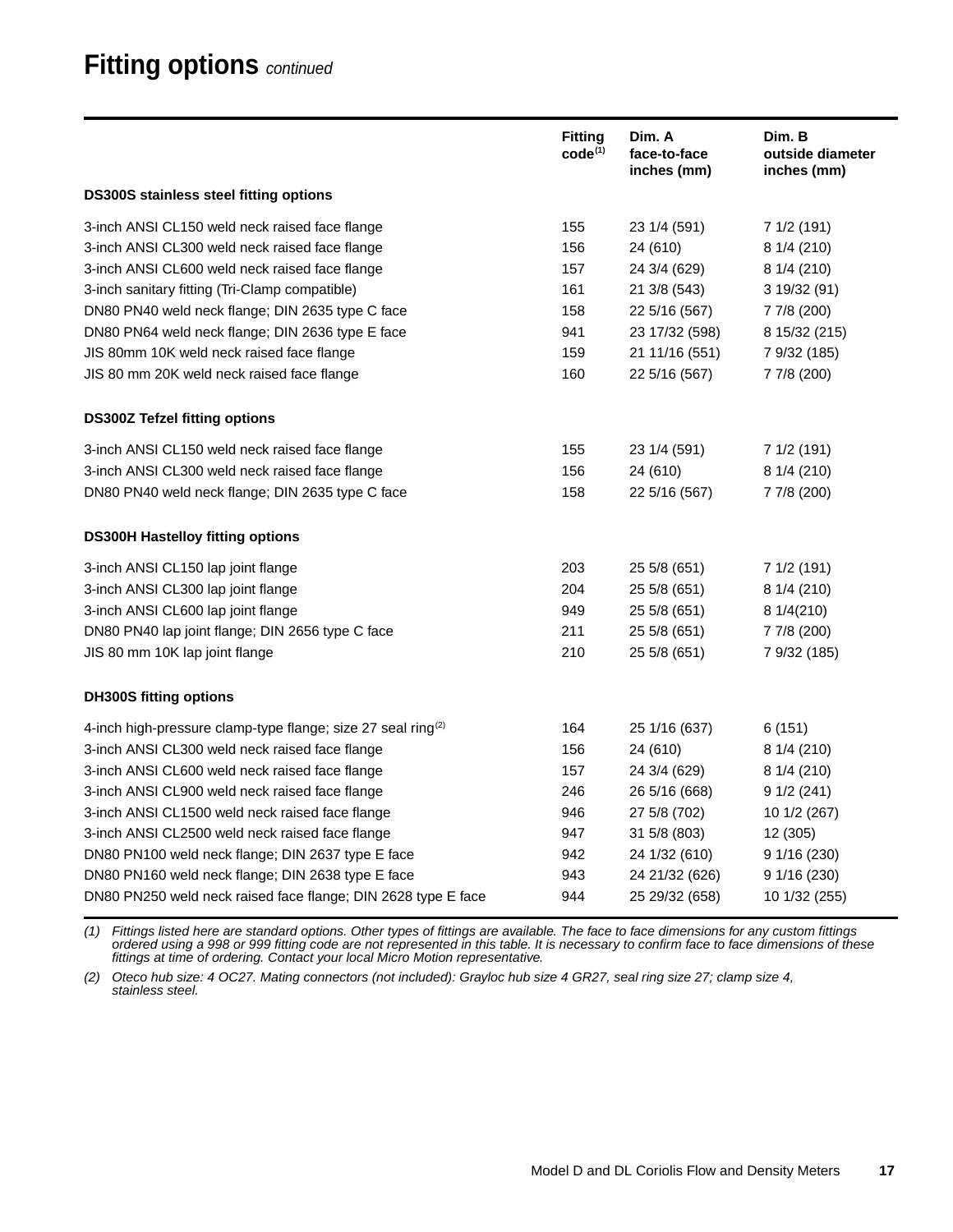## <span id="page-17-0"></span>**Fitting options** *continued*

|                                                  | <b>Fitting</b><br>$code^{(1)}$ | Dim. A<br>face-to-face<br>inches (mm) | Dim. B<br>outside diameter<br>inches (mm) |
|--------------------------------------------------|--------------------------------|---------------------------------------|-------------------------------------------|
| <b>DL200S</b> fitting options                    |                                |                                       |                                           |
| 2-inch sanitary fitting (Tri-clamp compatible)   | 226                            | 27/8(73)                              | 21/2(64)                                  |
| 2-inch 150 lb lap joint flange                   | 227                            | 27/8(73)                              | 6(152)                                    |
| 2-inch 300 lb lap joint flange                   | 228                            | 27/8(73)                              | 61/2(165)                                 |
| DN50 DIN 11851 aseptic coupling                  | 954                            | 27/8(73)                              | 31/16(78)                                 |
| DN50 PN40 lap joint flange; DIN 2656 type C face | 955                            | 27/8(73)                              | 61/2(165)                                 |

*(1) Fittings listed here are standard options. Other types of fittings are available. The face to face dimensions for any custom fittings ordered using a 998 or 999 fitting code are not represented in this table. It is necessary to confirm face to face dimensions of these fittings at time of ordering. Contact your local Micro Motion representative.*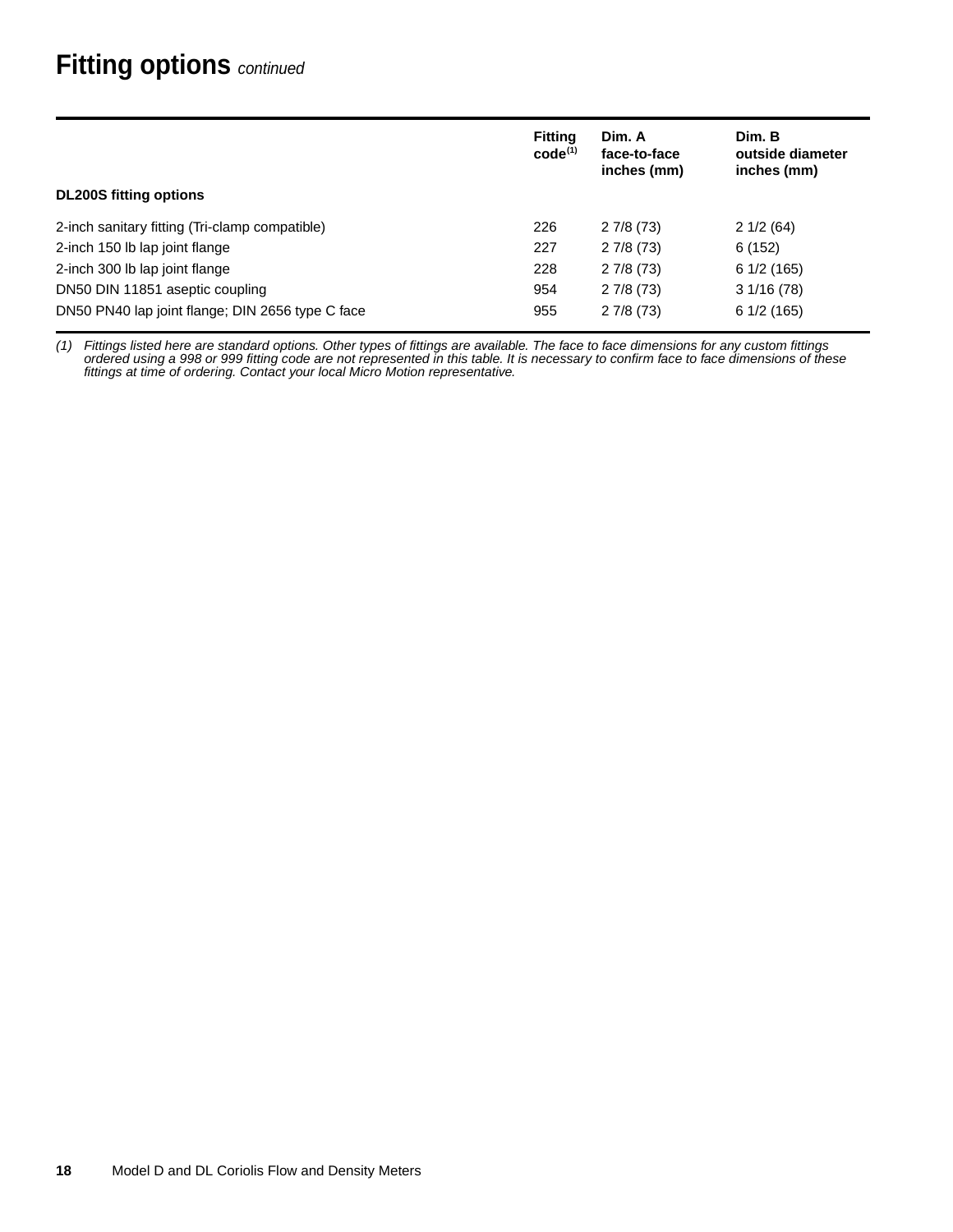# <span id="page-18-0"></span>**Ordering information — all models**

| <b>Standard sensors</b><br><b>DS150Z</b><br>Micro Motion Coriolis D-Series sensor; 1 1/2-inch (38 mm); standard pressure; Tefzel lining<br><b>DS300S</b><br>Micro Motion Coriolis D-Series sensor; 3-inch (75 mm); standard pressure; 316L stainless steel<br><b>DS300H</b><br>Micro Motion Coriolis D-Series sensor; 3-inch (75 mm); standard pressure; Hastelloy C-22<br><b>DS300Z</b><br>Micro Motion Coriolis D-Series sensor; 3-inch (75 mm); standard pressure; Tefzel lining<br><b>High-pressure sensors</b><br><b>DH100S</b><br>Micro Motion Coriolis D-Series sensor; 1-inch (25 mm); high pressure; 316L stainless steel<br><b>DH150S</b><br>Micro Motion Coriolis D-Series sensor; 1 1/2-inch (38 mm); high pressure; 316L stainless steel<br><b>DH300S</b><br>Micro Motion Coriolis D-Series sensor; 3-inch (75 mm); high pressure; 316L stainless steel<br><b>Sanitary sensors</b><br><b>DL200S</b><br>Micro Motion Coriolis DL-Series sensor; 2-inch; 316L stainless steel<br>Code<br><b>Process connections</b><br>###<br>See fitting options on pages 16-18.<br>Code<br><b>Case options</b><br>Models DS150Z, DS300Z, DL200S<br>S<br>Standard case<br>P<br>Purge fitting (two 1/2-inch NPT female)<br>Models DH100S, DH150S, and DH300S |
|---------------------------------------------------------------------------------------------------------------------------------------------------------------------------------------------------------------------------------------------------------------------------------------------------------------------------------------------------------------------------------------------------------------------------------------------------------------------------------------------------------------------------------------------------------------------------------------------------------------------------------------------------------------------------------------------------------------------------------------------------------------------------------------------------------------------------------------------------------------------------------------------------------------------------------------------------------------------------------------------------------------------------------------------------------------------------------------------------------------------------------------------------------------------------------------------------------------------------------------------------------|
|                                                                                                                                                                                                                                                                                                                                                                                                                                                                                                                                                                                                                                                                                                                                                                                                                                                                                                                                                                                                                                                                                                                                                                                                                                                         |
|                                                                                                                                                                                                                                                                                                                                                                                                                                                                                                                                                                                                                                                                                                                                                                                                                                                                                                                                                                                                                                                                                                                                                                                                                                                         |
|                                                                                                                                                                                                                                                                                                                                                                                                                                                                                                                                                                                                                                                                                                                                                                                                                                                                                                                                                                                                                                                                                                                                                                                                                                                         |
|                                                                                                                                                                                                                                                                                                                                                                                                                                                                                                                                                                                                                                                                                                                                                                                                                                                                                                                                                                                                                                                                                                                                                                                                                                                         |
|                                                                                                                                                                                                                                                                                                                                                                                                                                                                                                                                                                                                                                                                                                                                                                                                                                                                                                                                                                                                                                                                                                                                                                                                                                                         |
|                                                                                                                                                                                                                                                                                                                                                                                                                                                                                                                                                                                                                                                                                                                                                                                                                                                                                                                                                                                                                                                                                                                                                                                                                                                         |
|                                                                                                                                                                                                                                                                                                                                                                                                                                                                                                                                                                                                                                                                                                                                                                                                                                                                                                                                                                                                                                                                                                                                                                                                                                                         |
|                                                                                                                                                                                                                                                                                                                                                                                                                                                                                                                                                                                                                                                                                                                                                                                                                                                                                                                                                                                                                                                                                                                                                                                                                                                         |
|                                                                                                                                                                                                                                                                                                                                                                                                                                                                                                                                                                                                                                                                                                                                                                                                                                                                                                                                                                                                                                                                                                                                                                                                                                                         |
|                                                                                                                                                                                                                                                                                                                                                                                                                                                                                                                                                                                                                                                                                                                                                                                                                                                                                                                                                                                                                                                                                                                                                                                                                                                         |
|                                                                                                                                                                                                                                                                                                                                                                                                                                                                                                                                                                                                                                                                                                                                                                                                                                                                                                                                                                                                                                                                                                                                                                                                                                                         |
|                                                                                                                                                                                                                                                                                                                                                                                                                                                                                                                                                                                                                                                                                                                                                                                                                                                                                                                                                                                                                                                                                                                                                                                                                                                         |
| Standard case<br>S                                                                                                                                                                                                                                                                                                                                                                                                                                                                                                                                                                                                                                                                                                                                                                                                                                                                                                                                                                                                                                                                                                                                                                                                                                      |
| Models DS300S and DS300H                                                                                                                                                                                                                                                                                                                                                                                                                                                                                                                                                                                                                                                                                                                                                                                                                                                                                                                                                                                                                                                                                                                                                                                                                                |
| S<br>Standard case<br>P<br>Purge fitting (two 1/2-inch NPT female)<br>Metal rupture disk<br>D<br>${\sf R}$<br>Purge fittings and rupture disk                                                                                                                                                                                                                                                                                                                                                                                                                                                                                                                                                                                                                                                                                                                                                                                                                                                                                                                                                                                                                                                                                                           |
| <b>Approvals</b><br>Code                                                                                                                                                                                                                                                                                                                                                                                                                                                                                                                                                                                                                                                                                                                                                                                                                                                                                                                                                                                                                                                                                                                                                                                                                                |
| Micro Motion Standard (no approval)<br>м<br>Micro Motion Standard / PED compliant<br>N                                                                                                                                                                                                                                                                                                                                                                                                                                                                                                                                                                                                                                                                                                                                                                                                                                                                                                                                                                                                                                                                                                                                                                  |
| U<br>UL<br>С<br><b>CSA</b>                                                                                                                                                                                                                                                                                                                                                                                                                                                                                                                                                                                                                                                                                                                                                                                                                                                                                                                                                                                                                                                                                                                                                                                                                              |
| B<br>ATEX / PED compliant                                                                                                                                                                                                                                                                                                                                                                                                                                                                                                                                                                                                                                                                                                                                                                                                                                                                                                                                                                                                                                                                                                                                                                                                                               |
| P <sup>(1)</sup><br><b>NEPSI</b>                                                                                                                                                                                                                                                                                                                                                                                                                                                                                                                                                                                                                                                                                                                                                                                                                                                                                                                                                                                                                                                                                                                                                                                                                        |
| $\mathsf S$<br>SAA<br>Typical model number: DH150S 154 S U                                                                                                                                                                                                                                                                                                                                                                                                                                                                                                                                                                                                                                                                                                                                                                                                                                                                                                                                                                                                                                                                                                                                                                                              |

*(1) Available only with language code M (Chinese).*